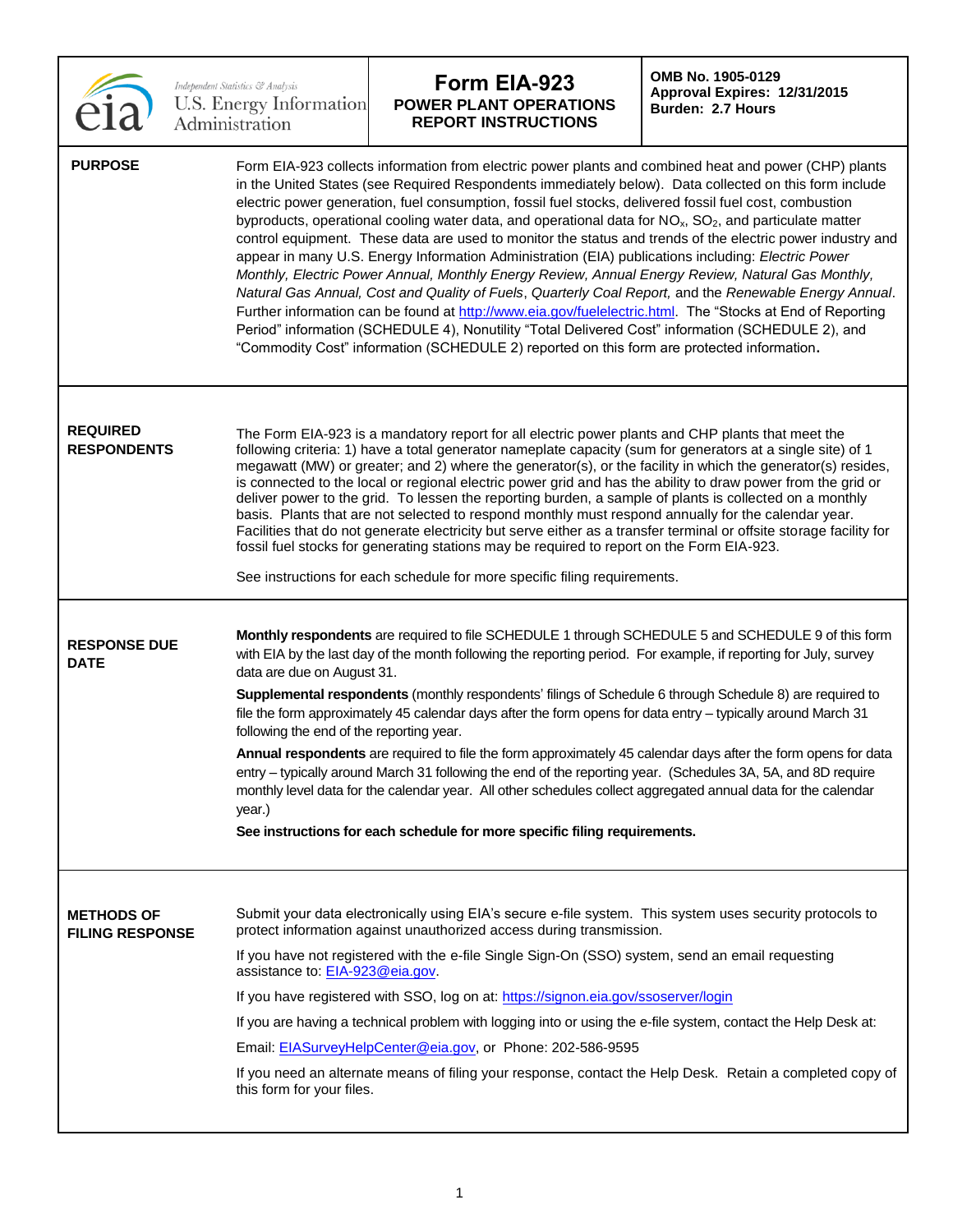|                                       | Independent Statistics & Analysis<br>U.S. Energy Information<br>Administration | Form EIA-923<br><b>POWER PLANT OPERATIONS</b><br><b>REPORT INSTRUCTIONS</b>                                                                                                                                                                                                                                                                                                                                                                                                                                                                                     | OMB No. 1905-0129<br>Approval Expires: 12/31/2015<br><b>Burden: 2.7 Hours</b> |  |
|---------------------------------------|--------------------------------------------------------------------------------|-----------------------------------------------------------------------------------------------------------------------------------------------------------------------------------------------------------------------------------------------------------------------------------------------------------------------------------------------------------------------------------------------------------------------------------------------------------------------------------------------------------------------------------------------------------------|-------------------------------------------------------------------------------|--|
| <b>CONTACTS</b>                       | immediately above.                                                             | E-file System Questions: For questions related to the e-file system, see the help contact information<br>Data Questions: For questions about the data requested on the Form EIA-923, contact the appropriate<br>survey manager listed below, preferably by email at <b>EIA-923@eia.gov</b> .                                                                                                                                                                                                                                                                    |                                                                               |  |
|                                       | Schedules 1 & 4:<br>Schedule 2:<br>Schedules 3 & 5:                            | <b>Chris Cassar</b><br><b>Rebecca Peterson</b><br><b>Ron Hankey</b><br>Schedules 6, 7, & 8: Orhan Yildiz                                                                                                                                                                                                                                                                                                                                                                                                                                                        |                                                                               |  |
|                                       | EIA-923 Fax:                                                                   | 202-287-1938                                                                                                                                                                                                                                                                                                                                                                                                                                                                                                                                                    |                                                                               |  |
| <b>GENERAL</b><br><b>INSTRUCTIONS</b> |                                                                                | Revision Policy: Submit revisions to data previously reported as soon as possible after the error or<br>omission is discovered. Do not wait to revise data until the next reporting month's form is due.<br>Revisions or adjustments to data should be made only to the survey month(s) to which they pertain. (Do<br>not adjust the current month to reflect a revision or adjustment to a prior month submission.)<br>Log on to the e-file system, re-key revised data, indicate in SCHEDULE 9 the nature and<br>date of the revision, and resubmit the data. |                                                                               |  |
|                                       |                                                                                | Remember to save and RESUBMIT (click on the SUBMIT button).                                                                                                                                                                                                                                                                                                                                                                                                                                                                                                     |                                                                               |  |
|                                       |                                                                                | If you are unable to make a revision through the e-file system because the monthly data file has been<br>closed, please email your changes to <b>EIA-923@eia.gov</b> , and indicate 'Revision' in subject line. Be sure to<br>include your Plant ID, the specific revision, and the month that is being revised.                                                                                                                                                                                                                                                |                                                                               |  |
|                                       |                                                                                | Correcting prepopulated information: For e-file users, much of the information on the form is<br>prepopulated by EIA. Verify the administrative information and make corrections to the contact name,<br>phone numbers, addresses, or email addresses. Please note that PLANT NAME, PLANT CODE, and<br>COMPANY NAME cannot be changed. Contact the survey manager if these items are incorrect.                                                                                                                                                                 |                                                                               |  |
|                                       |                                                                                | Correcting errors: For e-file users, data that fail our edits will be amassed into an edit log. Upon hitting<br>the "Submit" button, the system will notify you if there are failed edits in the log. You will be directed to the<br>log and given the opportunity to either revise the data in question or override it. When an edit is<br>overridden, the system will ask for a comment/explanation. Each explanation is reviewed by EIA and, if it<br>does not sufficiently explain the anomaly, you will be contacted for a more detailed clarification.    |                                                                               |  |
|                                       |                                                                                | Revising data: If you report via facsimile or email, you may send a corrected copy of the form, but be<br>sure to indicate in SCHEDULE 9: (1) that it is a revision, (2) the month that is being revised, (3) what has<br>been revised, and (4) the date of the revision. If you report via the e-file system, send an email to the<br>survey manager indicating the 4 items listed above.                                                                                                                                                                      |                                                                               |  |
|                                       |                                                                                | Schedule 9 is provided for respondents to provide comments. Use it to explain anomalies with data or to<br>provide any further details that are pertinent to the data and plant.                                                                                                                                                                                                                                                                                                                                                                                |                                                                               |  |
|                                       |                                                                                |                                                                                                                                                                                                                                                                                                                                                                                                                                                                                                                                                                 |                                                                               |  |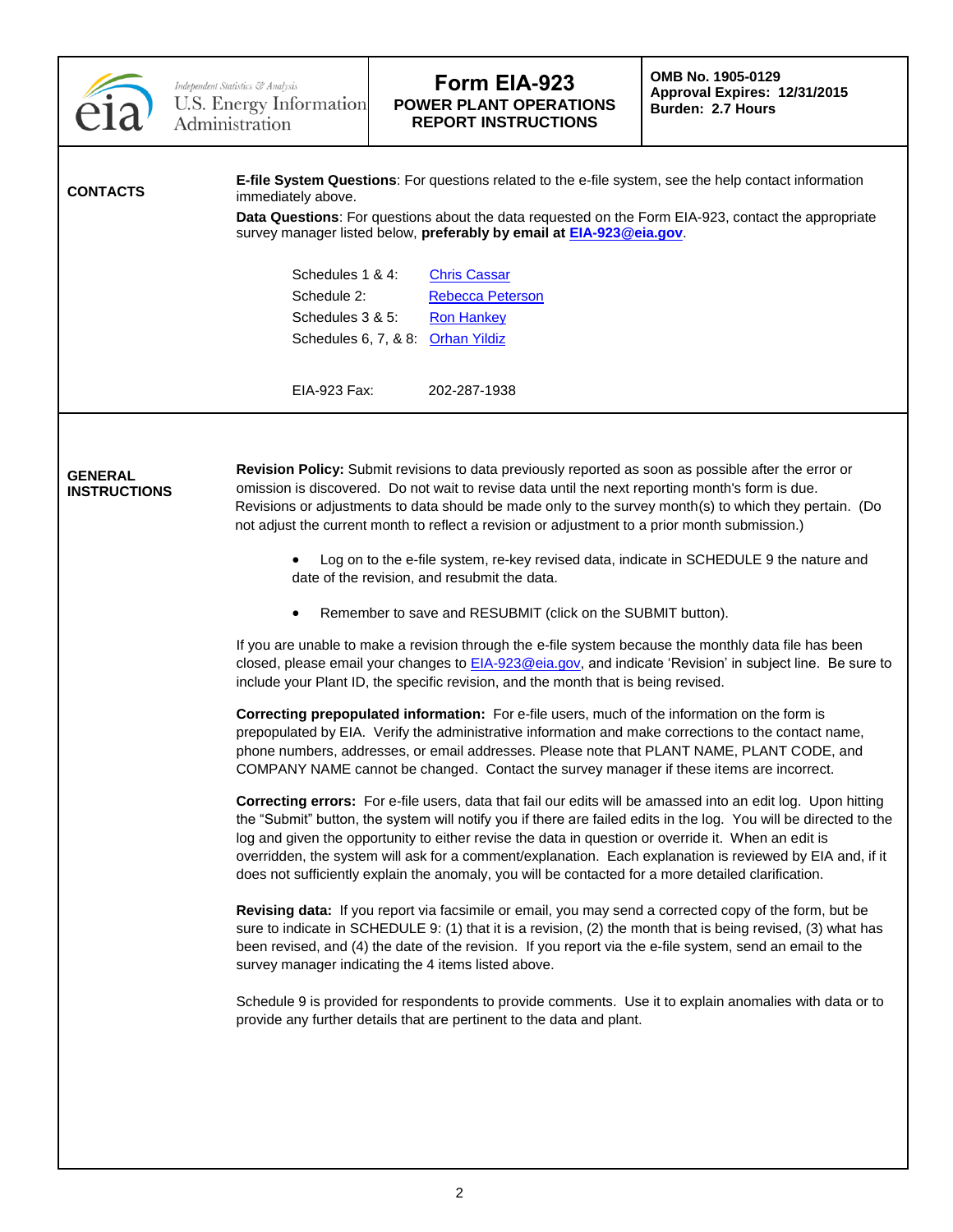

#### **ITEM-BY-ITEM INSTRUCTIONS**

- **SCHEDULE 1. IDENTIFICATION**
- 1. **Survey Contact:** Verify contact name, title, address, telephone number, fax number, and email address.
- 2. **Supervisor of Contact Person for Survey:** Verify the contact's supervisor's name, title, address telephone number, Fax number and email address. The Survey Contact and Supervisor cannot be the same person.

If any of the above information is incorrect, revise the incorrect entry and provide the correct information. Provide any missing information.

- 3. **Report For:** Verify all information, including company name, plant name, plant identification number, plant State and county, and month or year for which data are being reported. State codes are twocharacter U.S. Postal Service abbreviations. These fields cannot be revised online. Contact the EIA-923 survey manager if corrections are needed.
- 4. **Regulatory Status:** Verify that the check correctly identifies your plant as either regulated or unregulated. Contact the EIA-923 survey manager if a correction is needed.
- 5. **CHP Checkbox:** Verify that the check correctly indicates whether or not this facility is a combined heat and power plant, regardless of its utility/nonutility status. Contact the EIA-923 survey manager if a correction is needed.
- 6. **CHP Plant Efficiency:** If the CHP checkbox is "YES", enter the efficiency of the combined heat and power plant. To calculate the total plant efficiency, divide the sum of the energy outputs (in British thermal units (Btu)), including net generation and useful thermal output by the sum of the energy inputs (fuels converted to Btu). Report the annual average total CHP plant efficiency.

## **SCHEDULE 2. COST AND QUALITY OF FUEL PURCHASES – PLANT-LEVEL**

**REQUIRED RESPONDENTS:** Plants meeting the following criteria must report on Schedule 2.

- 1. The plant includes one or more generating units with a Primary Fuel of coal, natural gas, petroleum coke, distillate fuel oil, or residual fuel oil.
- 2. The total capacity with a Primary Fuel of coal is 50 megawatts (nameplate) or greater; or the total capacity with a Primary Fuel of any combination of natural gas, petroleum coke, distillate fuel oil, or residual fuel oil is 200 megawatts (nameplate) or greater.

Primary Fuel and nameplate megawatts will usually be determined based on the information provided to EIA for developing the frame for the Form EIA-860 survey of generating capacity.

**Note**: The only fuels to be reported on Schedule 2 are coal, natural gas, petroleum coke, distillate fuel oil, and residual fuel oil. Data on other fuels should not be submitted.

All fuel purchases that apply (coal, natural gas, petroleum coke, distillate fuel oil, and residual fuel oil) should be reported at the plant level. However, there are two circumstances that make it necessary for the terminal or storage facility to report the fuel purchase: 1. when the fuel cannot be allocated to individual plants; and/or 2. when vendor information for cost and quality of the fuel is not available to the plant. Terminals and storage facilities must list the plants where the fuel will be utilized on Schedule 9, Comments.

In order to avoid duplicate data, report purchases at **either** the storage site **or** at the plant, but not both. Purchases reported by a storage site and then transferred to the plant should not be reported at the plant level. Instead, designate such transfers in Schedule 4 as a negative adjustment to stocks at the storage site and a positive adjustment to stocks at the plant, including appropriate comments.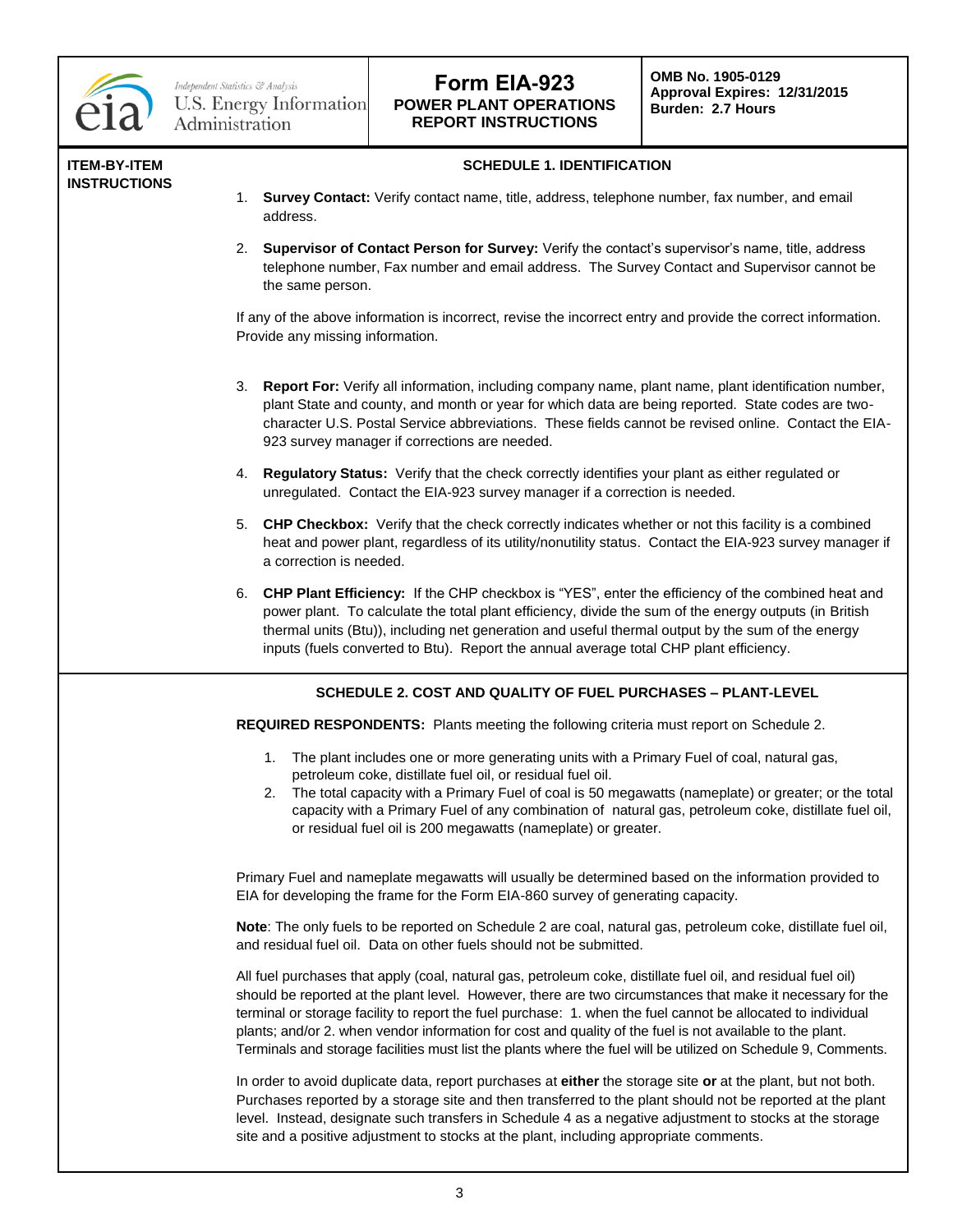

.

**Plant Name, Plant ID, State, Reporting Month and Year:** For e-file users, verify the prepopulated information for these items at the top of this (and all) page(s).

If no fuel was purchased during the reporting period, place a check in the "No Receipts" box, and go to Schedule 3.

If this plant has a tolling agreement **and the toller will not divulge the cost of the fuel**, you may leave both the commodity and delivered prices blank. Report all other data. Be sure to indicate that there is a tolling agreement currently in place by entering a check in the box at the center of the page. For e-file users, this check will carry over into subsequent months. If the agreement expires, contact the survey manager to have the check removed.

### **SCHEDULE 2. PAGE 1. CONTRACT INFORMATION, RECEIPTS, AND COSTS**.

1. **Fuel Supplier Name:** Supplier names and fuel codes are preprinted from the previous month's report. Delete unneeded rows. Add supplier/fuel types from the drop down lists. If the supplier is not on the list, contact EIA to have a new supplier added. If you choose "Name Pending" while waiting for a new supplier to be added, you MUST report the supplier name in an override comment in response to the edit flag before the data can be submitted.

**Coal Purchases:** Report data by supplier and mine source. (Purchased coal or petroleum coke which will be converted to synthesis gas should be reported as it is received, i.e. as coal or petroleum coke.)

Coal received from spot-market purchases and from contract purchases must be reported separately. Data on coal received under each purchase order or contract from the same supplier must be reported separately. Coal purchases can be aggregated when supplier, purchase type, contract date, coal rank, transportation mode, costs, fuel quality, and all mine information are identical. If coal received under a purchase order or contract originates in more than one State/county/mine and the mines are known as well as the amount received from each mine, split the amount received accordingly between the number of different mines and report identical quality and prices (unless the actual quality and prices are known). Mine information is reported on Page 3 of Schedule 2. If the mine or group of mines is not available on the list of mines provided for data entry on the e-filing system, contact EIA immediately (see contacts on Page 1 of the form or instructions). EIA will add appropriate choices for purchases from multiple sources to the drop down list.

**Petroleum Purchases:** Report data by fuel type, supplier or broker, or refinery and, if applicable, port of entry.

Oil received from spot-market purchases and from contract purchases must be reported separately. Report individual shipments as separate line items.

**Gas Purchases:** Report data by fuel type and supplier. Aggregation of gas deliveries from various suppliers is allowed only if the deliveries are spot purchases and the transportation contracts are identical (either firm or interruptible). For aggregated deliveries, report the pipeline or distributor in the supplier column and the weighted average cost and quality of the fuel. Contract purchases must be reported as separate line items and should never be aggregated. Do not report gas injected into storage. Report it when it is delivered to the plant. Do not report any costs associated with storage.

2. **Contract Type:** Use the following codes for **coal, petroleum** and **natural gas** purchases:

**C – Contract Purchase –** Fuel received under a purchase order or contract with a term of **one year or longer**. Contracts with a shorter term are considered spot purchases. (See below.)

**NC – New Contract or Renegotiated Contract Purchase –** Fuel received under a purchase order or contract with duration of one year or longer, under which deliveries were first made during the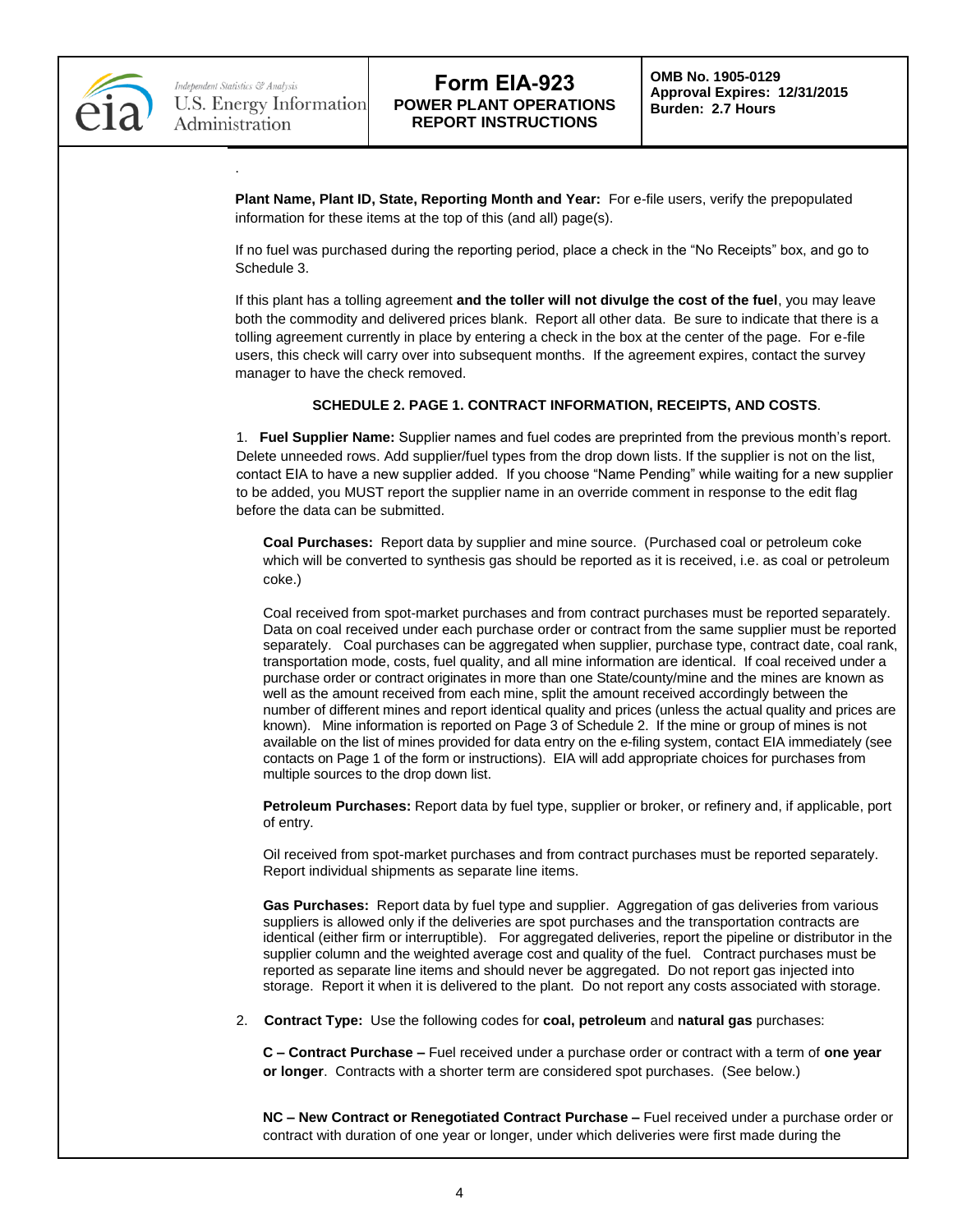

**OMB No. 1905-0129 Approval Expires: 12/31/2015 Burden: 2.7 Hours**

reporting month.

**S – Spot-Market Purchase –** Fuel received under a purchase order or contract with duration of **less than one year.**

3. **Contract Expiration Date:** Enter the month and the year the purchase order or contract expires. For example, report "1112" for a November "2012" expiration date. This column should be left blank if **Contract Type** contains an "S" for spot-market purchase.

#### **Purchases**

- 4. **Energy Source:** Identify coal, natural gas, petroleum coke, distillate fuel oil and residual fuel oil using the energy source codes listed in Table 8.
- 5. **Quantity Received:** Enter quantities in tons for coal (on an as-received with moisture basis) and petroleum coke, barrels for oil fuels, and thousands of cubic feet for natural gas. Fuel purchases reported should pertain to the fuel that will ultimately be used only in the electric power plant for the generation of electricity and at combined heat and power plants for useful thermal output (process steam, district heating/cooling, space heating, or steam delivered to other end users). As far as possible, do not include fuel that will be used in boilers with no connection to an electric power generator and are not part of the electric power station. If these fuels cannot be separated, please provide a comment on Schedule 9, Comments. Start-up and flame-stabilization fuels should be reported. When fuel is purchased by and received at the plant and is resold, report the total receipts minus the amount sold. See the below instruction regarding how to report the costs.

#### **Cost of Fuel**

- 6. **Total Delivered Cost (all fuels):** Enter the delivered cost of the fuel in cents per million Btu to the nearest 0.1 cent. This cost should include all costs incurred in the purchase and delivery of the fuel to the plant. Maintenance and depreciation costs of coal delivered in railcars owned by the plant should be included. Unloading costs should not be included. Do not include adjustments associated with prior months' fuel costs. The delivered price for fuel shipped under contract should include any penalties/premiums paid or expected to be paid on the fuel delivered during the month. These adjustments should be made only by revising the appropriate prior months' submissions**.** The current month fuel costs should reflect only costs associated with the current month fuel deliveries. If fuel received at the plant is resold, report the commodity cost and the total delivered cost as the cents per MMBtu paid for the original receipt. Do not discount the costs by the revenue received for the sale of the fuel.
- 7. For natural gas, include the following pipeline charges: fuel losses, transportation reservation charges, balancing costs, and distribution system costs outside of the plant. Because these types of fees can skew the cost of the fuel per MMBtu, please provide an explanation in an edit log override comment, e.g. "This price includes a reservation fee of  $x$  dollars."
- 8. **Commodity Cost (Coal, Petroleum Coke, and Natural Gas Only):** The commodity cost is the price of that fuel (in cents per million Btu) at the point of first loading (free on board mine/transportation pipeline (FOB)) including taxes and any quality-related charges or credits. The commodity cost does not include: loading and unloading charges, dust proofing, freeze conditioning, switching charges, diesel fuel surcharges, pipeline charges, or any other charges relating to the movement of the fuel to the point of use. In the case of natural gas this is typically the price of the gas FOB the transmission pipeline.
- 9. For fuel purchased via a hedging contract, report the actual fuel supplier, not the hedge contract. Report the cost net of gains/losses as a result of the contract.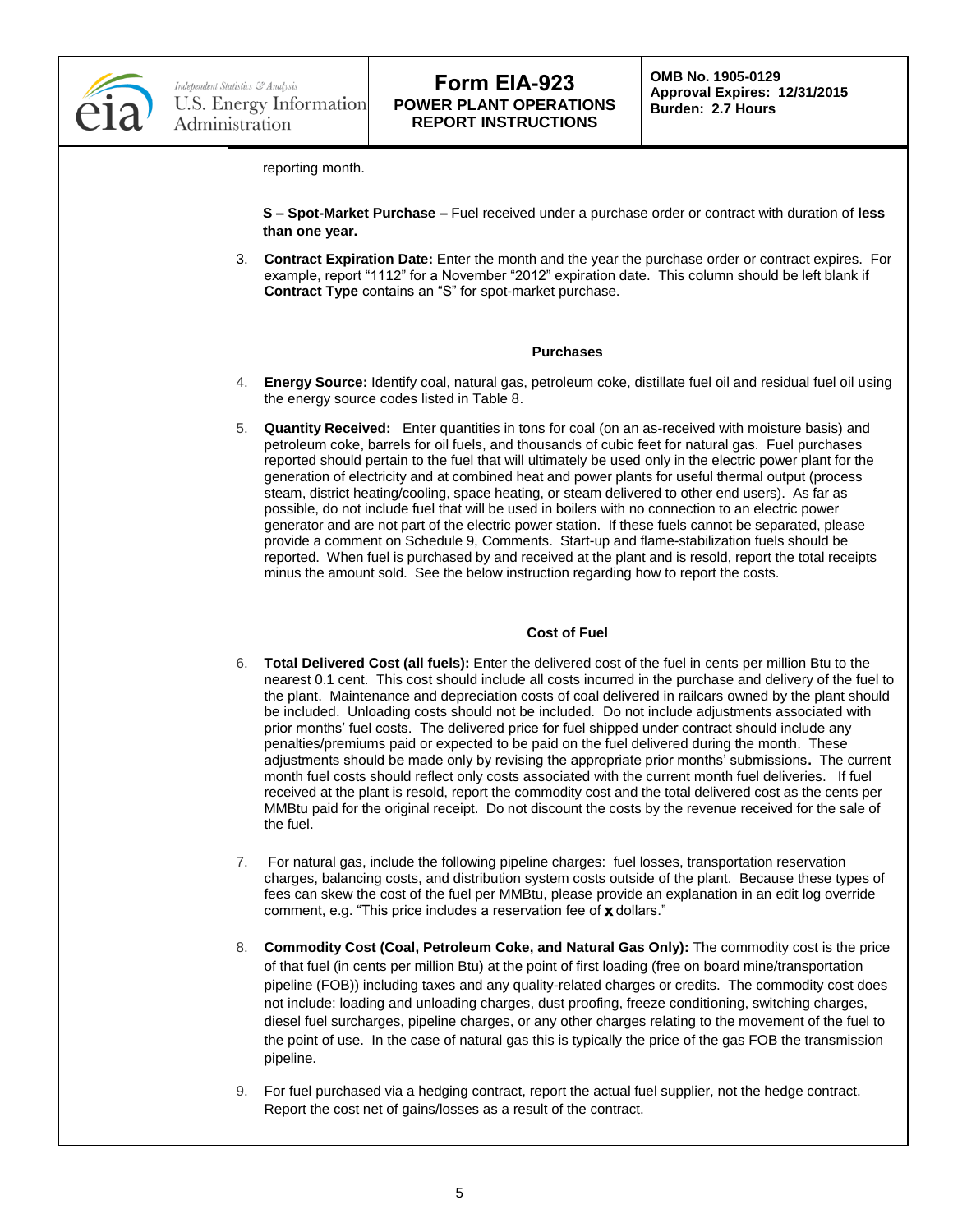

### **SCHEDULE 2. PAGE 2. QUALITY OF FUEL AND TRANSPORTATION INFORMATION**

#### **Quality of Fuel**

**Fuel Supplier Name, Contract Type, Quantity Purchased, and Energy Source** is prepopulated for efile users based on the data entered on page 1 of SCHEDULE 2.

- 1. **Heat Content:** Enter the actual (not contractual) average Btu content for each fuel purchase in terms of million (MMBtu) per ton for solid fuel, MMBtu per barrel for liquid fuel, and MMBtu per thousand cubic feet for gas. Show to the nearest 0.001 MMBtu. Refer to Table 8 for approximate ranges.
- 2. **Sulfur Content:** For all coal types, petroleum coke, and residual fuel oil, enter the sulfur content of the fuel in terms of percent sulfur by weight. Show to the nearest 0.01 percent. Refer to Table 1 for approximate ranges.
- 3. **Ash Content:** For coal and petroleum coke, enter the ash content of the fuel in terms of percent ash by weight. Show to the nearest 0.1 percent. Enter a comment in Schedule 9 if the reported ash content for coal is an estimate. Refer to Table 1 for approximate ranges.
- 4. **Mercury Content:** For coal only, enter the mercury content in parts per million (ppm). Show to the nearest 0.001 parts per million (ppm). Mercury Content is a required field. If no testing or contract values are known, enter an override comment to explain the reason the mercury content of the coal cannot be reported. Refer to Table 1 for approximate ranges. If mercury content is unknown, enter 999.

| Table 1     |                      |                   |                         |  |  |  |
|-------------|----------------------|-------------------|-------------------------|--|--|--|
| <b>Fuel</b> | % Sulfur (by weight) | % Ash (by weight) | <b>Mercury</b><br>(ppm) |  |  |  |
| <b>BIT</b>  | $0.4 - 6.0$          | $4.0 - 30.0$      | $0.020 - 0.500$         |  |  |  |
| LIG.        | $0.4 - 3.0$          | $5.0 - 35.0$      | $0.020 - 0.500$         |  |  |  |
| <b>SUB</b>  | $0.2 - 1.5$          | $3.0 - 15.0$      | $0.020 - 0.200$         |  |  |  |
| <b>ANT</b>  | $0.4 - 6.0$          | $4.0 - 30.0$      | $0.020 - 0.500$         |  |  |  |
| <b>RC</b>   | $0.2 - 6.0$          | $3.0 - 30.0$      | $0.020 - 0.500$         |  |  |  |
| <b>WC</b>   | $0.3 - 6.0$          | $5.0 - 50.0$      | $0.020 - 1.200$         |  |  |  |
| <b>PC</b>   | $1.0 - 7.0$          | $0.1 - 1.2$       |                         |  |  |  |
| <b>RFO</b>  | $0.2 - 4.5$          |                   |                         |  |  |  |

#### **Fuel Transportation**

5. **Natural Gas:** Use the following codes for natural gas transportation service:

**F – Firm –** Gas transportation service provided on a firm basis, i.e. the contract with the gas transportation company anticipates no interruption of gas transportation service. Firm transportation service takes priority over interruptible service.

**I – Interruptible –** Gas transportation service provided under schedules or contracts which anticipate and permit interruption on short notice, such as in peak-load seasons, by reason of the claim of firm service customers and higher priority users.

(Note: Natural Gas received under firm contracts must be reported separately from interruptible contracts.)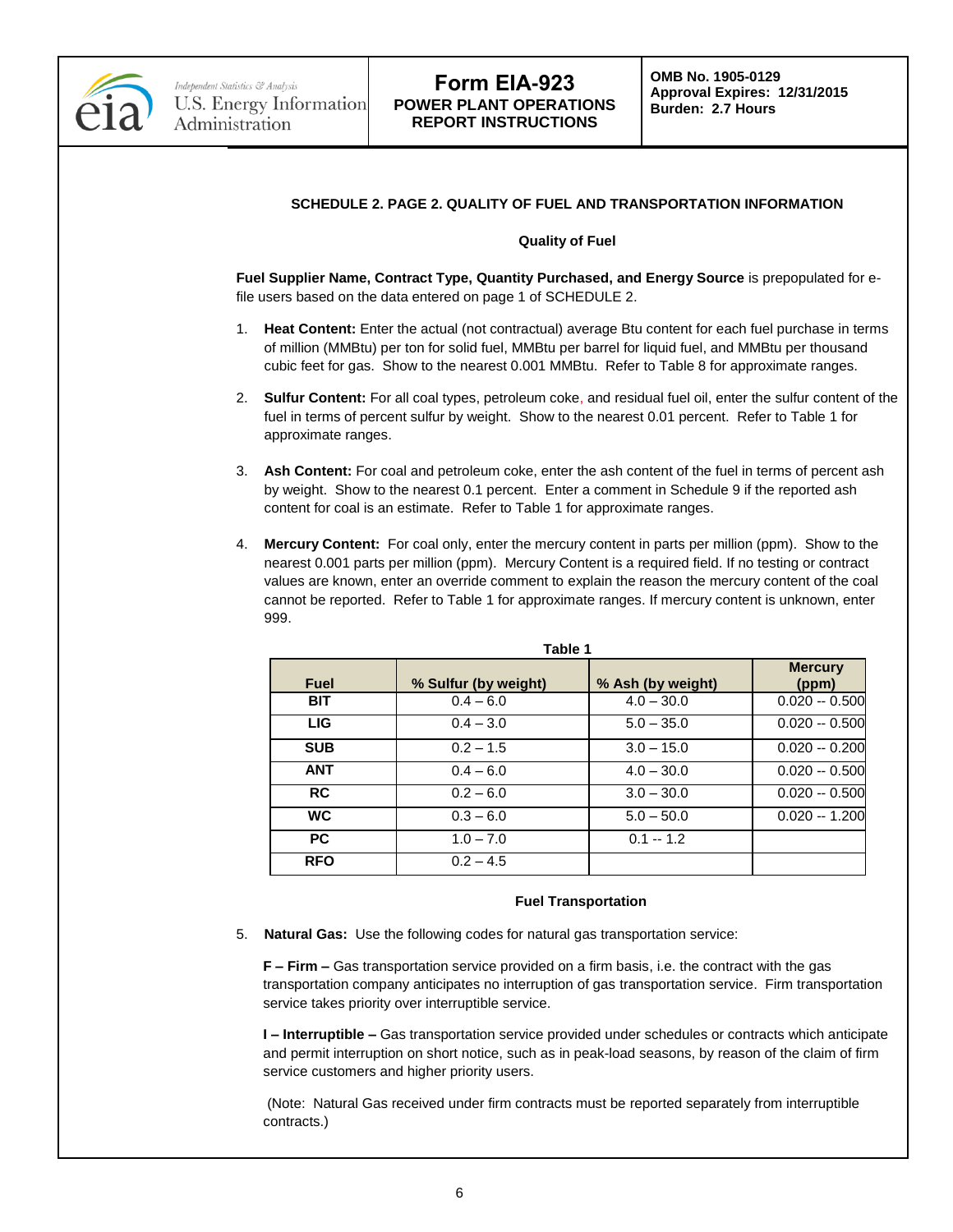

6. **Predominant Mode:** The method used to transport the fuel over the longest distance from point of origin to consumer. If the shipment involves only one mode of transportation, that is the Predominant Mode. If the shipment involves more than one mode of transportation, see Secondary Mode below.

Predominant Mode is the longest distance traveled by the fuel from the primary origin, such as the coal mine, to the power plant. It is not the longest distance from the point of ownership of the fuel to the power plant. Coal shipments longest distance should be determined from the location of the mine of origin to the power plant. Reasonable estimates of the mode of transportation are encouraged where hard information is unavailable.

7. **Secondary Mode:** If more than one method of transportation is used in a single shipment, the Secondary Mode of transportation is the second longest method used to transport the fuel to consumer. If more than two methods are used in a single shipment, only the Predominant and Secondary Modes should be reported.

Do not report "truck" as a transportation mode if trucks are used to transport coal exclusively on private roads between the mine and rail load-out or barge terminal.

Do not report the transportation modes used entirely within a mine, terminal, or power plant (e.g., trucks used to move coal from a mine pit to the mine load-out; conveyors at a power plant used to move coal from the plant storage pile to the plant).

For mine-mouth coal plants, report "Conveyor" as the Predominant Mode if the conveyor feeding coal to the plant site originates at the mine. Otherwise report the Predominant Mode (typically truck or rail) used to move the coal to the plant site.

Report Transportation Modes using the following codes:

- **RR – Rail:** Shipments of fuel moved to consumers by rail (private or public/commercial). Included is coal hauled to or away from a railroad siding by truck if the truck did not use public roads.
- **RV – River:** Shipments of fuel moved to consumers via river by barge. Not included are shipments to Great Lakes coal loading docks, tidewater piers, or coastal ports.
- **GL – Great Lakes:** Shipments of coal moved to consumers via the Great Lakes. These shipments are moved via the Great Lakes coal loading docks, which are identified by name and location as follows: Conneaut Coal Storage & Transfer, Conneaut, Ohio NS Coal Dock (Ashtabula Coal Dock), Ashtabula, Ohio Sandusky Coal Pier, Sandusky, Ohio Toledo Docks, Toledo, Ohio KCBX Terminals Inc., Chicago, Illinois Superior Midwest Energy Terminal, Superior, Wisconsin
- **TP – Tidewater Piers and Coastal Ports:** Shipments of coal moved to Tidewater Piers and Coastal Ports for further shipments to consumers via coastal water or ocean. The Tidewater Piers and Coastal Ports are identified by name and location as follows:
	- Dominion Terminal Associates, Newport News, Virginia McDuffie Coal Terminal, Mobile, Alabama IC Railmarine Terminal, Convent, Louisiana International Marine Terminals, Myrtle Grove, Louisiana Cooper/T. Smith Stevedoring Co. Inc., Darrow, Louisiana Seward Terminal Inc., Seward, Alaska Los Angeles Export Terminal, Inc., Los Angeles, California Levin-Richmond Terminal Corp., Richmond, California Baltimore Terminal, Baltimore, Maryland Norfolk Southern Lamberts Point P-6, Norfolk, Virginia Chesapeake Bay Piers, Baltimore, Maryland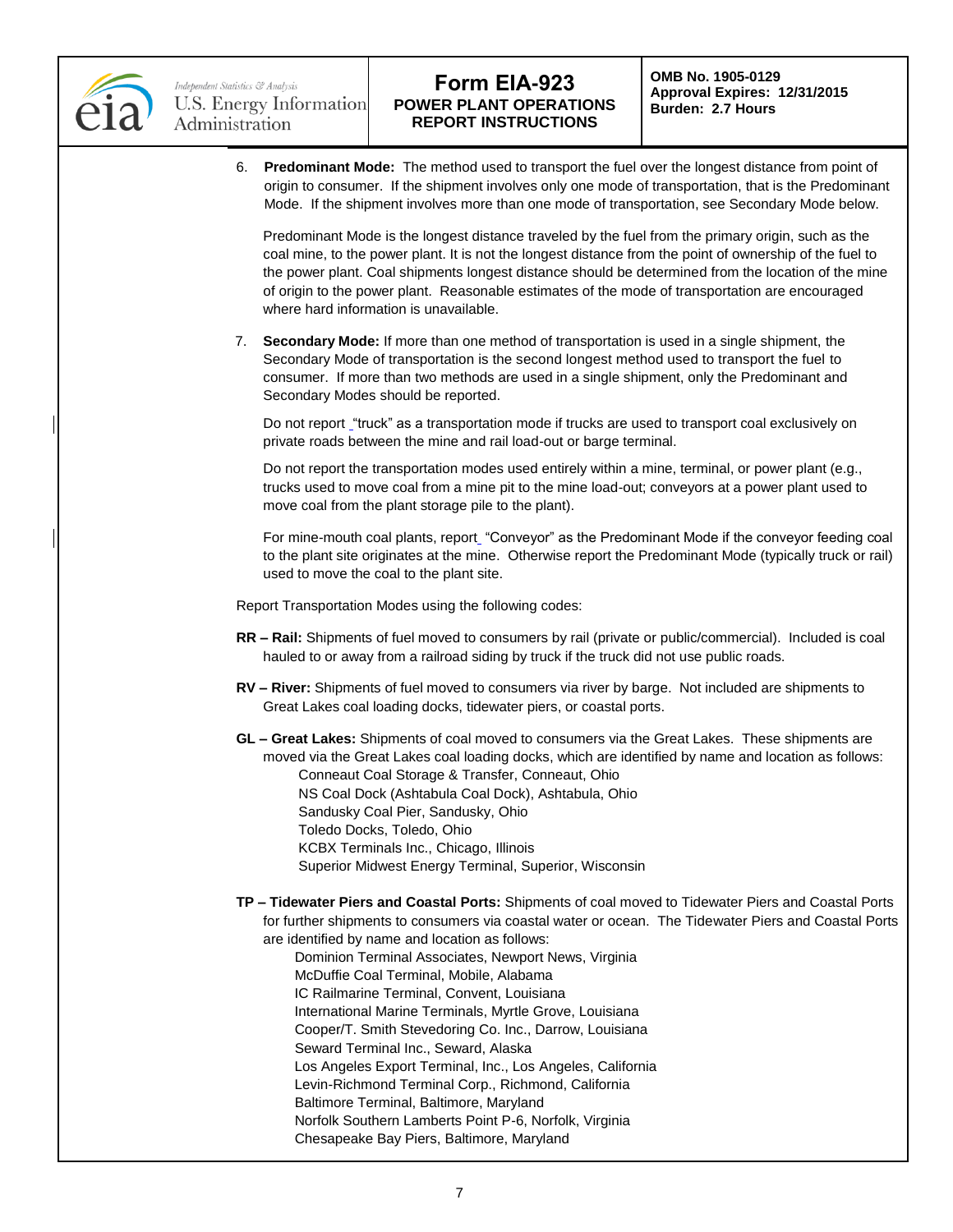

**OMB No. 1905-0129 Approval Expires: 12/31/2015 Burden: 2.7 Hours**

 Pier IX Terminal Company, Newport News, Virginia Electro-Coal Transport Corp., Davant, Louisiana

**WT – Water:** Shipments of fuel moved to consumers by other waterways.

**TR – Truck:** Shipments of fuel moved to consumers by truck. Not included is fuel hauled to or away from a railroad siding by truck on non-public roads.

- **TC – Tramway/Conveyor:** Shipments of fuel moved to consumers by tramway or conveyor.
- **SP – Slurry Pipeline:** Shipments of coal moved to consumers by slurry pipeline.
- **PL – Pipeline:** Shipments of fuel moved to consumers by pipeline.

#### **SCHEDULE 2. PAGE 3. COAL MINE INFORMATION**

**Fuel Supplier Name, Contract Type, Quantity Purchased, and Energy Source** is prepopulated for e-file users based on the data entered on page 1 of SCHEDULE 2.

1. **State or Country of Origin**: Choose the two-letter U.S. Postal Service abbreviation or country code from the drop down list of coal producing states (countries). For imported coal, insert the two-letter country code shown here.

**AS** – Australia; **CN** – Canada; **CL** – Colombia; **IS** – Indonesia; **PL** – Poland;

**RS** – Russia; **VZ** – Venezuela; **OT** – Other (specify the country in Schedule 9).

The State of Origin is mandatory. If purchases originate from a broker, barge site or other third party, you must contact the broker, barge site or other party and find out the State(s) where the coal originates. If the broker or supplier is not forthcoming with State of Origin information or Mine Information, provide the name and telephone number of the supplier on Schedule 9, Comments.

If coal purchased under a purchase order or contract originates in more than one State, determine from the supplier the most dominant or probable State(s) of origin for the coal. Contact EIA to have the supplier and State(s) added to the drop down list of choices for State of Origin and Mine Information on Schedule 2 Page 3. If the amount of coal from each State/Mine is known, allocate the purchase among multiple States, or report the State where the majority of the coal originates and report identical quality and cost data (unless the actual quality and costs are known).

Contact EIA immediately (see contacts on Page 1 of the form or instructions) for assistance in reporting coal State of Origin or Mine Information. EIA will add appropriate choices for purchases from multiple sources to the drop down list.

2. **Mine Information**: Choose from the drop down list the mine of origin. The list will display only those mines located in the State/country of origin. The displayed information includes the mine operating company for informational purposes to aid in identifying the mine of origin. Upon choosing a mine, the MSHA ID, Mine Name, Mine Type and Mine County will automatically be populated.

Mine Information is mandatory. If coal purchased under a purchase order or contract originates in more than one State, determine from the supplier the most dominant or probable mine(s) of origin for the coal. List the mines on Schedule 9, Comments. If the broker or supplier is not forthcoming with State of Origin information or Mine Information, provide the name and telephone number of the supplier on Schedule 9, Comments.

In cases where coal originates from multiple mines or the specific mine information cannot be determined, list the tipple/loading point or dock on Schedule 9, Comments. EIA will add appropriate choices to the drop down list of Mine Information to accommodate multiple mines or undetermined mine sources. Use Schedule 9, Comments, to provide detailed explanations of mine origin data, including names of multiple mines for a specific supplier/broker or dock, or the most probable origin of the coal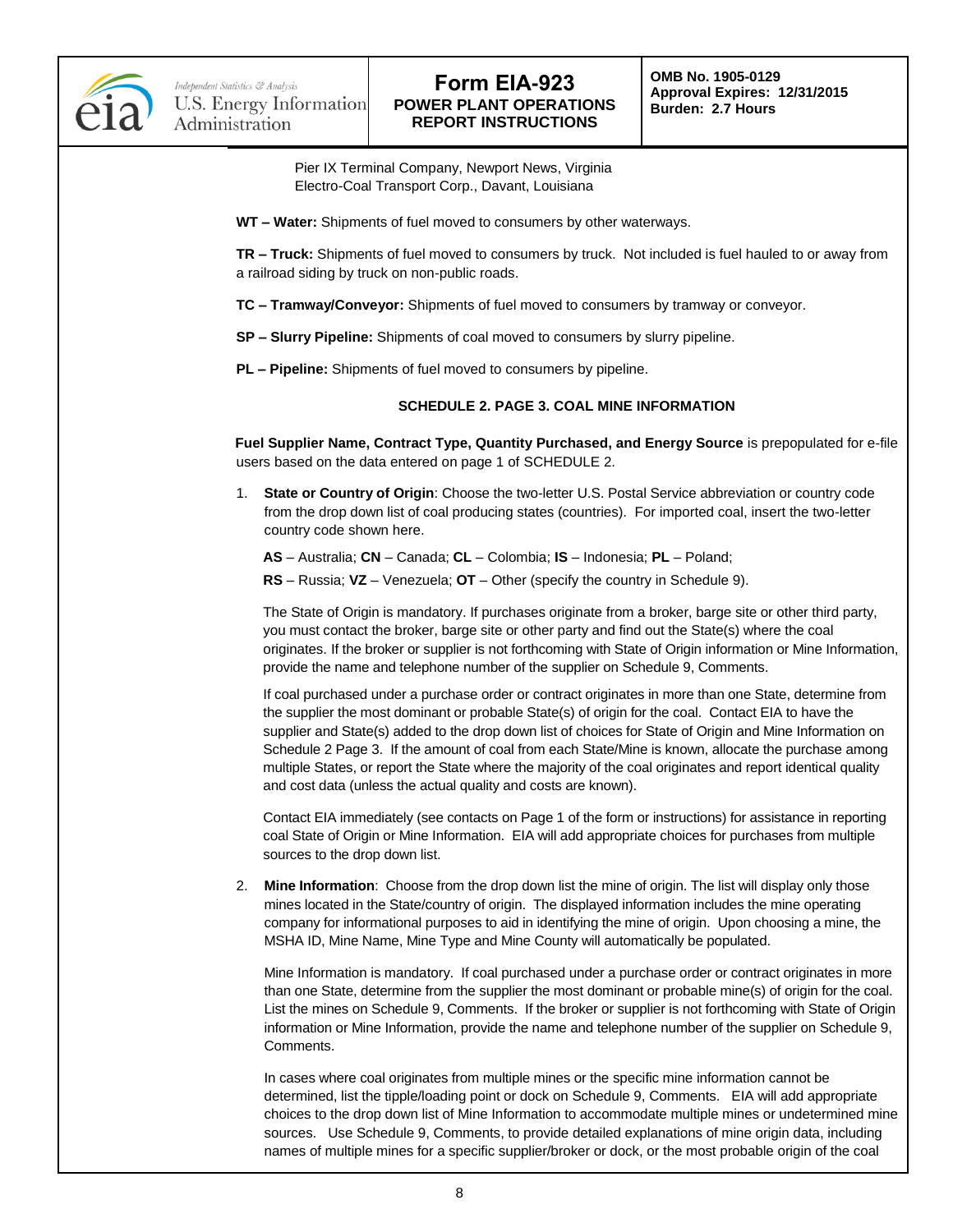

**OMB No. 1905-0129 Approval Expires: 12/31/2015 Burden: 2.7 Hours**

(county/State) if not specifically known.

Contact EIA immediately (see contacts on Page 1 of the form or instructions) for assistance in reporting coal State of Origin or Mine Information. EIA will add appropriate choices for purchases from multiple sources to the drop down list.

### **SCHEDULE 3. PART A. BOILER-LEVEL INFORMATION FOR STEAM-ELECTRIC ORGANIC-FUELED PLANTS – FUEL CONSUMPTION**

**Required Respondents:** Complete this schedule for fuels consumed in the boilers at plants with steam turbines that have a total nameplate capacity of 10 MW and above and burn organic fuels. This does not include steam turbines where the energy source is nuclear, geothermal, or solar, or plants that have less than 10 MW total steam turbine nameplate capacity.

Also report on this schedule fuels consumed at combined-cycle plants for supplementary firing of heat recovery steam generator (HRSG) units that have a total steam turbine nameplate capacity of 10 MW and above. If no fuel is consumed, for example in combined-cycle steam units (HRSG) without supplementary firing, report zero. Do not leave the field blank. Report fuels consumed in gas turbines, including the gas turbines at combined-cycle plants, and IC engines on SCHEDULE 3 PART B.

For combined heat and power plants, if steam was produced for purposes other than electric power generation during this reporting period, please place a check in the box on the form.

### **For those plants that report annually, Schedules 3A and 5A must be reported for each month.**

Prime movers are devices that convert one energy form (such as heat from fuels or the motion of water or wind) into mechanical energy. Examples include steam turbines, combustion turbines, reciprocating engines, and water turbines. For a complete list of prime mover codes, please refer to Table 7.

**Prime Mover Code:** Prime mover codes are shown in Table 7. Only CA and ST can be used in Schedule 3. Part A. For e-file users, the code is prepopulated. If the prepopulated code is incorrect, delete the code and choose the correct prime mover code from the drop-down list.

**Boiler ID:** The boiler ID is prepopulated. For an ID not prepopulated, choose the ID from the drop down list of boiler IDs reported for your plant on the Form EIA-860. If the boiler ID is not on the list, contact EIA immediately to have the ID added to your form. Boiler IDs must match those reported on the Form EIA-860.

**Table 2**

**Boiler Status:** Enter one of the codes listed below:

| TANIE Z   |                                                                                    |  |  |  |
|-----------|------------------------------------------------------------------------------------|--|--|--|
| Code      | <b>Boiler Status</b>                                                               |  |  |  |
| OP        | Operating (in commercial service or out of service less than 365 days)             |  |  |  |
| <b>OS</b> | Out of service (365 days or longer)                                                |  |  |  |
| <b>RE</b> | Retired (no longer in service and not expected to be returned to service)          |  |  |  |
| <b>SB</b> | Standby (or inactive reserve); i.e., not normally used, but available for service  |  |  |  |
| <b>SC</b> | Cold Standby (Reserve); deactivated (usually requires 3 to 6 months to reactivate) |  |  |  |
| <b>TS</b> | Operating under test conditions (not in commercial service)                        |  |  |  |

**Energy Source:** Use the fuel codes in Table 8. For bituminous and subbituminous coal that is blended, where possible report each coal rank consumed separately. If no allocation can be determined, report the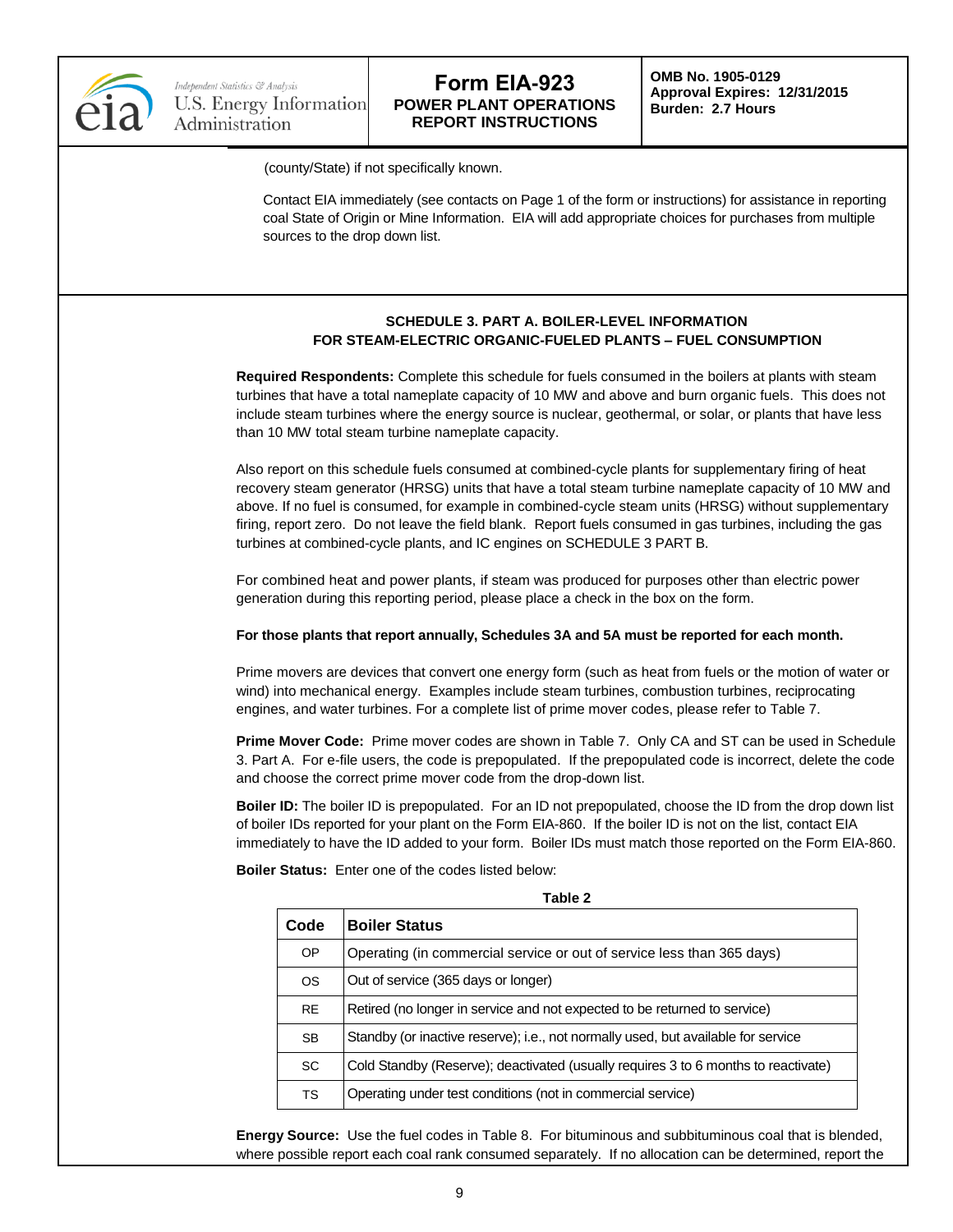

Independent Statistics & Analysis U.S. Energy Information Administration

## **Form EIA-923 POWER PLANT OPERATIONS REPORT INSTRUCTIONS**

**OMB No. 1905-0129 Approval Expires: 12/31/2015 Burden: 2.7 Hours**

dominant type of coal in the quantity. Alternatively, report the blended quantity under energy source code "CLB" for Coal –Blended. An estimated allocation between coal ranks is acceptable. For energy source codes OTH, OBS, OBG, OBL and OG, specify the fuel in the area at the bottom of the page.

**Quantity Consumed:** For each month, report the amount of fuel consumed for electric power generation and, at combined heat and power stations, for useful thermal output. Include start-up and flamestabilization fuels. Combined-cycle units should report only the auxiliary firing fuel associated with the HRSG. Do not report the fuel consumed in the combustion turbine portion of the combined-cycle unit on Schedule 3A. CT consumption must be reported on Schedule 3B.

**Type of Physical Units:** Fuel consumption must be reported in the following units:

Solids – Tons Liquids – Barrels (one barrel equals 42 U.S. gallons) Gases – Thousands of cubic feet (Mcf)

**Average Heat Content:** For each month, report the heat content of the fuels burned to the nearest 0.001 million Btu (MMBtu) per physical unit. The heat content of the fuel should be reported as the gross or "higher heating value" (rather than the net or lower heating value). The higher heating value exceeds the lower heating value by the latent heat of vaporization of the water. The heating value of fuels generally used and reported in a fuel analysis, unless otherwise specified, is the higher heating value. If the fuel heat content cannot be reported "as burned," data may be obtained from the fuel supplier on an "as received" basis. If this is the case, indicate on SCHEDULE 9 that the fuel heat content data are "as received." Report the value in the following units: solids in million Btu (MMBtu) per ton; liquids in MMBtu per barrel; and gases in MMBtu per thousand cubic feet (Mcf). Refer to Table 8 for approximate ranges of heat content of specific energy sources.

**Sulfur Content (petroleum, petroleum coke, and coal):** For each month, enter sulfur content to nearest 0.01 percent. Sulfur content should be reported for the following fuel codes: ANT, BIT, LIG, RC, SUB, WC, PC, RFO, and WO. Refer to Table 1 for approximate ranges.

**Ash Content (coal and petroleum coke only): For each month, enter** ash content to the nearest 0.1 percent. Ash content should be reported for the following fuel codes: ANT, BIT, LIG, SUB, WC, RC, and PC. Refer to Table 1 for approximate ranges.

**Report actual values.** If necessary, report estimated values and state that the value is an estimate on SCHEDULE 9.

**ENTER ZERO** when an energy source was not consumed for the reporting period. Do not leave blank.

### **SCHEDULE 3. PART B. FUEL CONSUMPTION – PRIME MOVER-LEVEL**

**Required Respondents:** Report fuel consumed in all gas turbines, including the combustion turbine part of combined-cycle plants, internal combustion engines, steam-electric plants under 10 megawatts, fuel cells, and electric power input to pumped-storage hydroelectric plants, compressed air units, and other miscellaneous energy storage technologies. Excluded from this schedule are conventional hydroelectric plants and all other plants that are not required to report energy consumed (e.g., wind, solar, geothermal, and nuclear). Do not report for each individual unit. For example, report natural gas consumed in all combustion turbines (GT) at the plant as one value and report distillate fuel oil consumed by all IC engines as one value. Combined-cycle plants should report the fuel consumed by the combustion turbines (CT) on this schedule. Report supplementary fuel consumed by the HRSG on this schedule only if the total steamelectric capacity is less than 10 MW. All steam-electric plants and HRSGs at combined-cycle plants with a total steam electric nameplate of 10 MW and above must report fuel consumption at the boiler level on Schedule 3A.

Prime movers are devices that convert one energy form (such as heat from fuels or the motion of water or wind) into mechanical energy. Examples include steam turbines, combustion turbines, reciprocating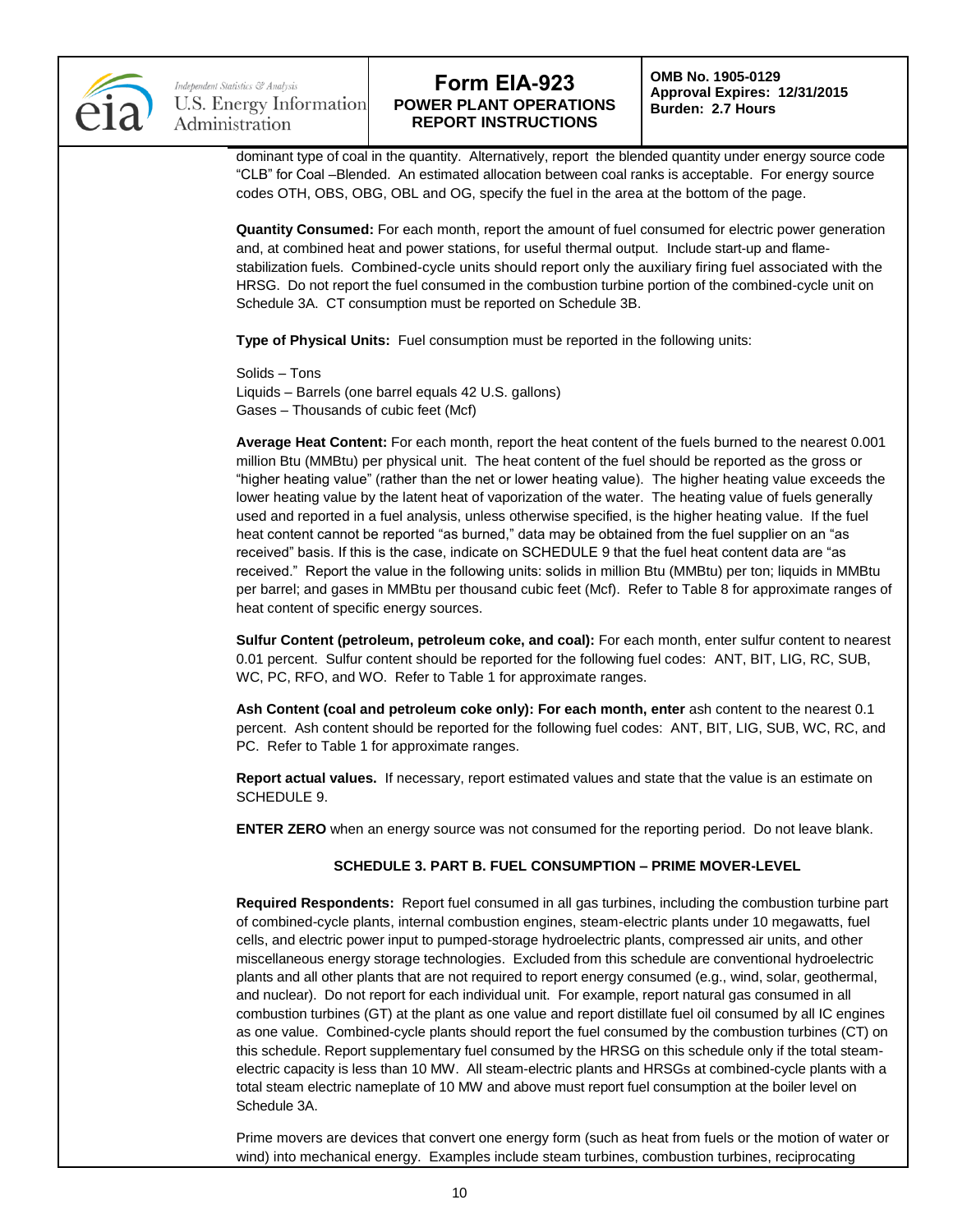

**OMB No. 1905-0129 Approval Expires: 12/31/2015 Burden: 2.7 Hours**

engines, and water turbines.

For combined heat and power plants, if steam was produced for purposes other than electric power generation during this reporting period, please place a check in the box on the form.

**Prime Mover Code:** Prime mover codes are shown in Table 7. Only CA, CE, CS, CT, FC, GT, IC, PS, ST, and OT can be used in Schedule 3. Part B. For e-file users, the code is prepopulated. If the prepopulated code is incorrect, choose the correct code from the drop-down list. Each prime mover type on Schedule 3B must have a corresponding entry on Schedule 5B for electric power generation.

**Report actual values**. If necessary, report estimated values and state that the value is an estimate on SCHEDULE 9.

**Energy Source:** Use the fuel codes in Table 8. For bituminous and subbituminous coal that is blended, where possible report each coal rank consumed separately. If no allocation can be determined, report the fuel that is predominant in quantity. An estimated allocation between coal ranks is acceptable. For energy source codes OTH, OBS, OBG, OBL and OG, specify the fuel in the area at the bottom of the page.

**Quantity Consumed:** For each month, report the amount of fuel consumed for electric power generation and, at combined heat and power stations, for useful thermal output. Include start-up and flamestabilization fuels. Pumped storage hydroelectric plants and compressed air plants report the megawatthours of energy input for pumping water or compressing air for energy storage. Combined-cycle plants with no supplementary firing must report the CA unit on Schedule 3B with ZERO for fuel consumed. Each prime mover type on Schedule 3B must have a corresponding entry on Schedule 5B for electric power generation.

**Type of Physical Units:** Fuel consumption must be reported in the following units: Solids – Tons Liquids – Barrels (one barrel equals 42 U.S. gallons) Gases – Thousands of cubic feet (Mcf) Pumped storage hydro and compressed air -- Megawatthours

**Average Heat Content:** For each month, report the heat content of the fuels burned to the nearest .001 MMBtu (million Btu) per physical unit (MMBtu per ton/barrel/thousand cubit feet). The heat content of the fuel should be reported as the gross or "higher heating value" (rather than the net or lower heating value). The higher heating value exceeds the lower heating value by the latent heat of vaporization of the water. The heating value of fuels generally used and reported in a fuel analysis, unless otherwise specified, is the higher heating value. If the fuel heat content cannot be reported "as burned," data may be obtained from the fuel supplier on an "as received" basis. If this is the case, indicate on SCHEDULE 9 that the fuel heat content data are "as received." Report the value in the following units: solids in MMBtu per ton; liquids in MMBtu per barrel; and gases in MMBtu per thousand cubic feet (Mcf). Refer to Table 8 for approximate ranges of heat content for specific fuels. Heat content can be blank if fuel consumed is zero and for pumped storage and compressed air plants.

## **SCHEDULE 4. FOSSIL FUEL STOCKS AT THE END OF THE REPORTING PERIOD AND DATA BALANCE**

**Required Respondents:** Schedule 4 regarding stocks must be completed by all plants that burn fossil fuels: COAL, DISTILLATE FUEL OILS (NO. 2, 4), RESIDUAL FUEL OIL (NO. 6), JET FUEL, KEROSENE, PETROLEUM COKE, and for plants 50 MW and above, NATURAL GAS. Although there are no stocks for natural gas, the energy balance (between receipts and consumed fuel) and comments should be completed for natural gas plants that have a total nameplate capacity of 50 MW and more (and have completed Schedule 2).

Report fuel stocks ONLY for the following fuels:

 Coal: Report all stocks of coal for use by this power plant. Include both stocks held on site and stocks held off site whether owned by your plant or by an affiliated company. If the stocks are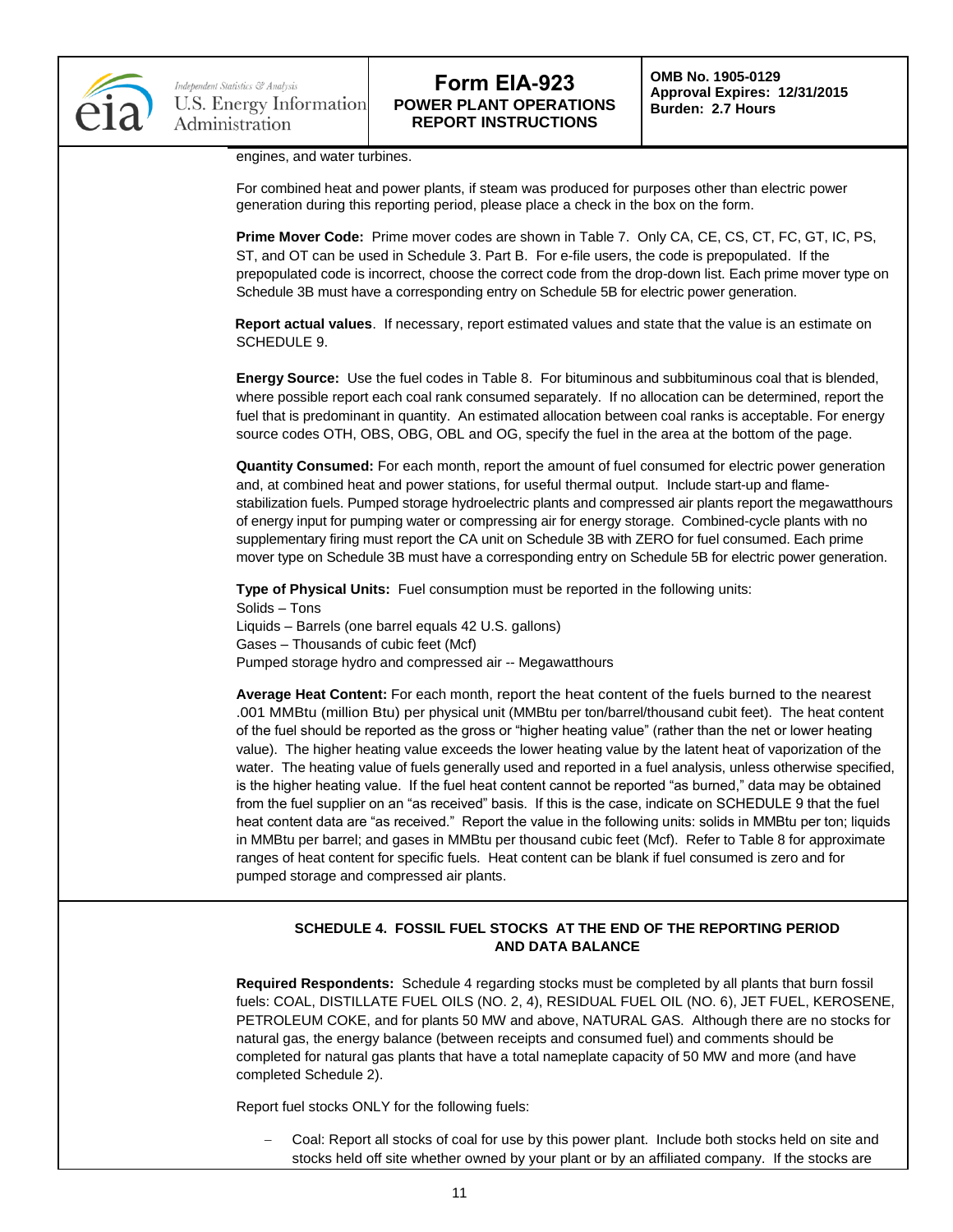

held for the plant by an affiliated company and the amount is unknown, please provide EIA the name of the company. EIA will contact them to obtain the stocks number. Do not report waste coal stocks.

- Residual oil (No. 5 and No. 6 fuel oils)
- Distillate-type oils (including diesel oil, No. 2 oil, jet fuel, and kerosene)
- Petroleum coke

Include back-up fuels and start-up and flame-stabilization fuels. Do not report stocks for waste coal, natural gas, or wood and wood waste or other biomass fuels. All fuel stocks should be reported at the plant level where possible. Stocks data should be reported by a transfer terminal or storage facility only if inventory cannot be attributed to individual plants.

To avoid duplication, do not report receipts in Schedule 2 at the plant level that have already been reported by a transfer terminal or storage facility and then transferred to a plant(s). Designate such transfers in Schedule 4 as negative adjustments to stocks at the transfer terminal or storage facility and positive adjustments to stocks at the plant, including appropriate comments. Depending on the required data at transfer terminals or storage sites and associated plants, the energy balance may require an explanatory comment. **ENTER ZERO** in the Ending Stocks column if a plant has no stocks. Do not leave the field blank.

**Energy Source:** For e-file users, the energy source code is prepopulated. If needed, add an energy source code from the drop-down list. Energy source codes cannot be deleted from Schedule 4.

**Type of Physical Units:** Report coal and petroleum coke in tons and distillate and residual oils in barrels.

- 1. **Previous Month's Ending Stocks:** This is automatically populated into the schedule from the previous reporting period.
- 2. **Current Month's Purchases:** These data have been reported (above in SCHEDULE 2) and the sum by energy source is automatically populated.
- 3. **Current Month's Consumption:** These data have been reported (in SCHEDULE 3A and 3B) and the sum by energy source is automatically populated.
- 4. **Ending Stocks:** Report this month's ending stocks. Include all on-site stocks held for eventual use in the electric power plant regardless of actual ownership of the fuel.
- 5. **Adjustment to Stocks:** Report adjustments to end-of-month stocks. Adjustments may include stocks transferred or sold offsite and revisions to account for adjustments to previous months' stocks. Adjustments can be positive or negative. Enter an explanation for the adjustment in the section provided on Schedule 4.
- 6. **Balance:** The data balance verifies the quality of the data. The balance is the difference between Reported Ending Stocks (4) and an expected value for ending stocks calculated by the following equation: Previous Month's Ending Stocks plus Current Month's Purchases minus Current Month's Consumption plus (or minus) Adjustment to Stocks  $[(4) = (1) + (2) - (3) + (5)]$ . If the balance is a nonzero value, please review the data entered for stocks, receipts, consumption, and adjustments. Enter a comment in the box on Schedule 4 for Balance comments to explain any discrepancy. Fuel receipts that are not used for the production of electricity but for other purposes at the plant (e.g. as a feed material to produce chemical byproducts such as fertilizers, etc.) may cause an imbalance in the equation. Likewise, fuel that is sold during the month may cause an imbalance. Enter an adjustment to balance the equation and enter an explanation for the adjustment or other situation that result in an imbalance. Note that there are separate areas on Schedule 4 for adjustment explanations and explanations for balances not equal to zero.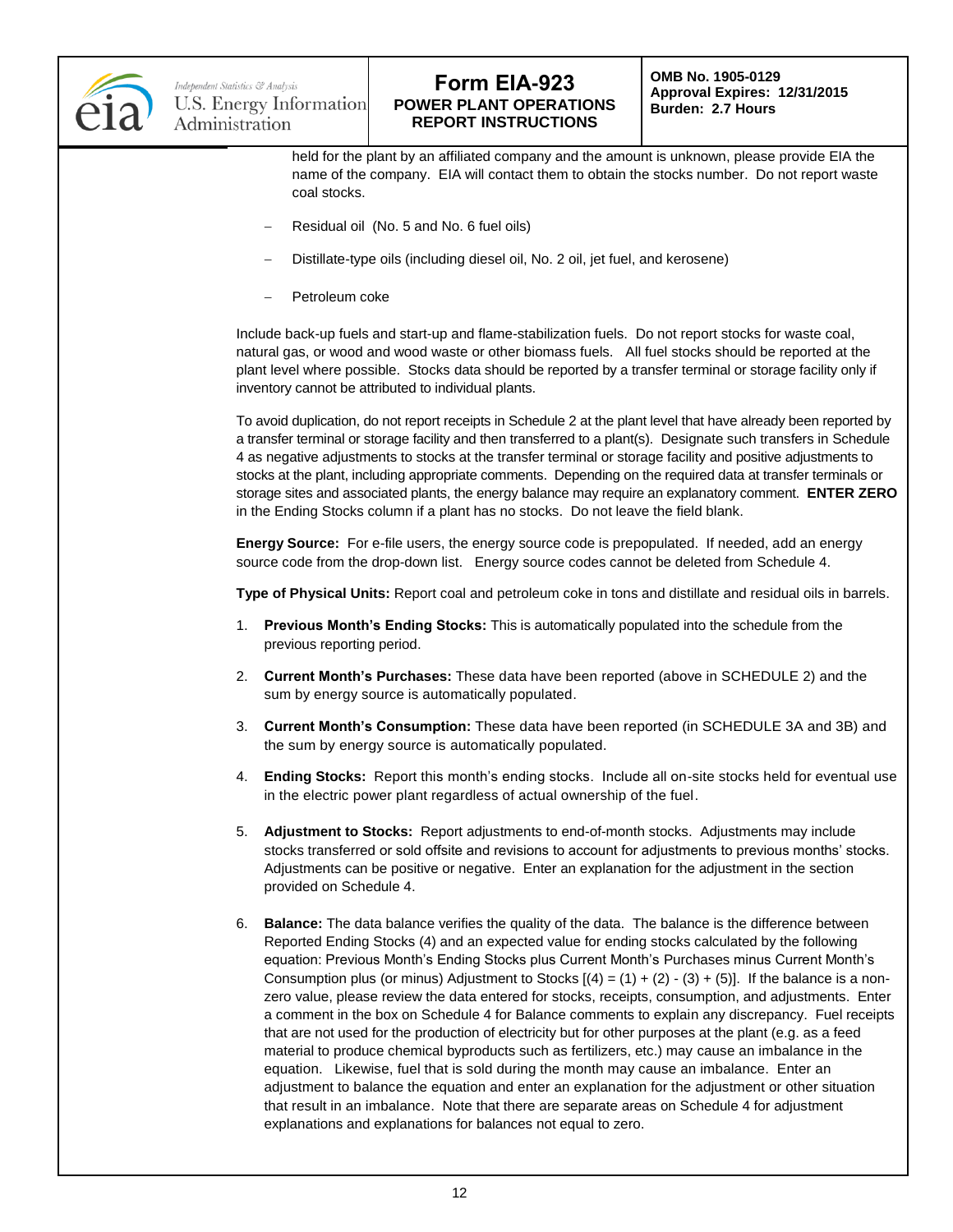

**OMB No. 1905-0129 Approval Expires: 12/31/2015 Burden: 2.7 Hours**

## **SCHEDULE 5. PART A. GENERATOR INFORMATION FOR STEAM-ELECTRIC ORGANIC-FUELED PLANTS**

**Required Respondents:** This schedule will be completed ONLY for generators at steam-electric organicfueled plants with a total steam turbine capacity of 10 megawatts and above, including the steam turbine generation from combined-cycle units. Report generation for all other types of prime movers (combustion turbines, IC engines, wind, and hydraulic turbines), and steam turbine capacity of less than 10 megawatts and all plants fueled by nuclear, solar, geothermal, or other energy sources on SCHEDULE 5. PARTS B or C. Generation reported on Schedule 5. Part A. corresponds to the fuel consumption reported on Schedule 3. Part A.

#### **For those plants that report annually, Schedules 3.A. and 5.A. must be reported for each month.**

**Prime Mover Code:** Prime mover codes are shown in Table 7. Only CA and ST can be used in Schedule 5. Part A. For e-file users, the code is prepopulated. If the prepopulated code is incorrect, choose the correct prime mover code from the drop-down list.

Generator ID: The generator ID is prepopulated. For an ID not prepopulated, choose the ID from the drop down list of generator IDs that were reported for your plant on the Form EIA-860. If the generator ID is not on the list, contact EIA immediately to have the ID added to your form. Generator IDs must match those reported on the Form EIA-860.

Data must be reported in megawatthours (MWh), rounded to whole numbers, no decimals.

If no generation occurred, report **ZERO**. Please do not leave fields blank.

**Generator Status:** Enter one of the codes listed in Table 3 for generator status.

#### **Table 3**

| <b>Status</b><br>Code | <b>Status Code Description</b>                                                                                                                                                       |
|-----------------------|--------------------------------------------------------------------------------------------------------------------------------------------------------------------------------------|
| OP.                   | Operating - in service (commercial operation) and producing some electricity. Includes<br>peaking units that are run on an as needed (intermittent or seasonal) basis.               |
| SB.                   | Standby/Backup - available for service but not normally used (has little or no generation<br>during the year) for this reporting period                                              |
| OA.                   | Out of service – was not used for some or all of the reporting period but was either returned to<br>service on December 31 or will be returned to service in the next calendar year. |
| <b>OS</b>             | Out of service – was not used for some or all of the reporting period and is NOT expected to<br>be returned to service in the next calendar year.                                    |
| RE.                   | Retired - no longer in service and not expected to be returned to service                                                                                                            |
| TS                    | Operating under test conditions (not in commercial service)                                                                                                                          |

**Gross Generation:** Enter the total amount of electric energy produced by generating units and measured at the generating terminal. For each month, enter that amount in MWh.

**Net Generation:** Enter the net generation (gross generation minus the parasitic station load, i.e. station use). If the monthly station service load exceeded the monthly gross electrical generation, report negative net generation with a minus sign, not parentheses. For each month, enter that amount in MWh. Combined heat and power plants in the industrial and commercial sectors may choose to leave net generation blank in cases where net generation cannot be determined. Please note that net generation is not defined as electric power sold to the grid (net of direct use), but as gross minus station use. If station use is not separable from direct use at combined heat and power plants, report only gross generation and leave net generation blank.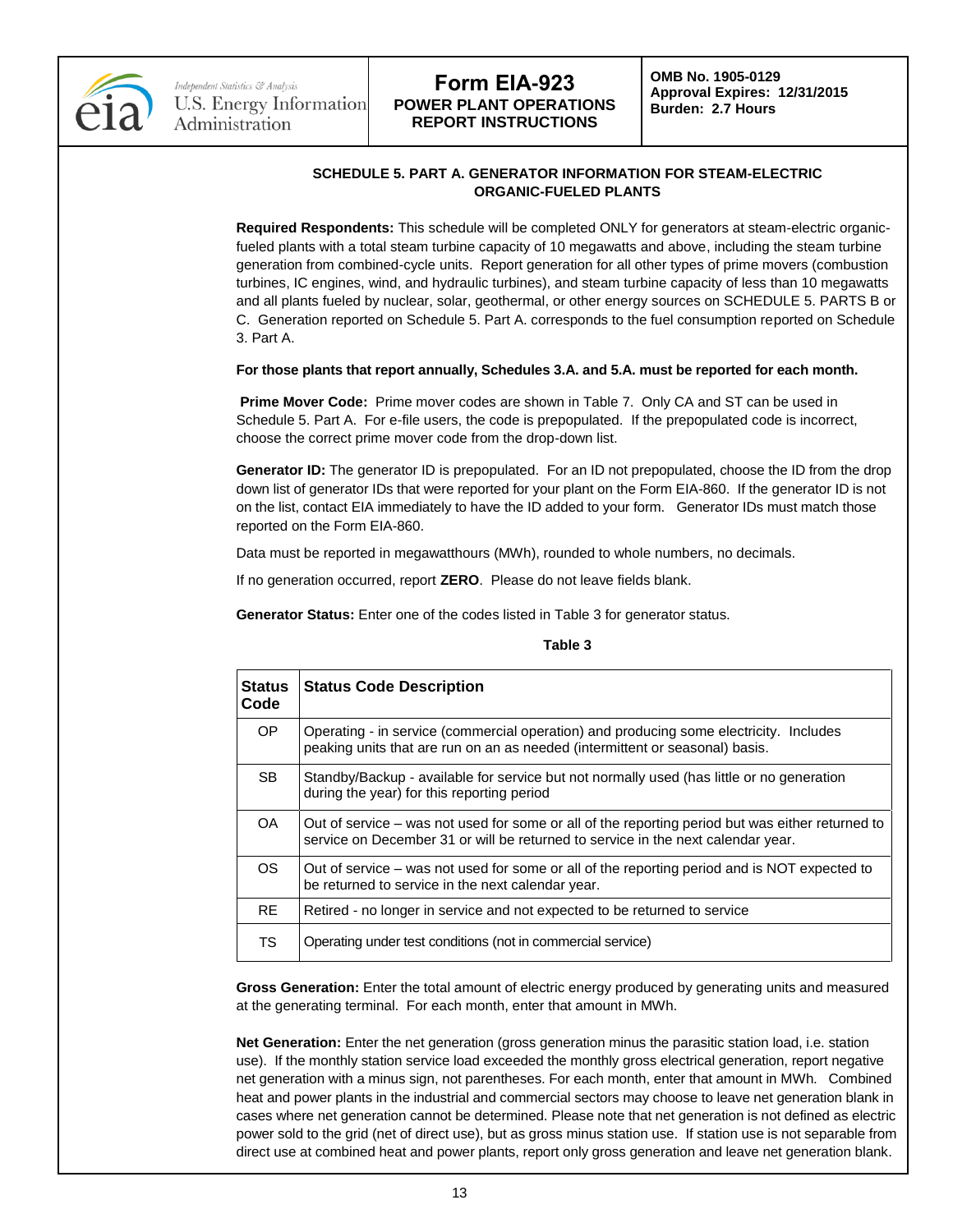

**OMB No. 1905-0129 Approval Expires: 12/31/2015 Burden: 2.7 Hours**

### **SCHEDULE 5. PART B. PRIME MOVER LEVEL GENERATION**

**Required Respondents:** This schedule will be completed by: 1) steam-electric organic-fueled plants with a total steam turbine capacity less than 10 megawatts, 2) combined-cycle plants whose steam portion of the operation is under 10 MW and 3) all IC engines, combustion turbines, compressed air units, pumpedstorage hydroelectric turbines, and other miscellaneous energy storage technologies. Generation reported on this schedule corresponds to the fuel consumption reported on Schedule 3. Part B.

**Prime Mover Code:** Prime mover codes are shown in Table 7. Only CA, CE, CS, CT, FC, GT, IC, PS, ST, and OT can be used in Schedule 5. Part B. For e-file users, the code is prepopulated. If the prepopulated code is incorrect, choose the correct prime mover code from the drop-down list. Each prime mover type on Schedule 5B must have a corresponding entry on Schedule 3B for fuel consumption. Note that for prime mover type CA, the entry on Schedule 3B (fuel consumed) is ZERO.

If no generation occurred, report zero. Do not leave fields blank.

Data must be reported in MWh, rounded to whole numbers, with no decimals.

**Gross Generation:** Enter the total amount of electric energy produced by generating units and measured at the generating terminal. For each month, enter in the MWh generated.

**Net Generation:** Enter the net generation (gross generation minus the parasitic station load, i.e. station use). If the monthly station service load exceeded the monthly gross electrical generation, report negative net generation with a minus sign. Do not use parentheses. For each month, enter that amount in MWh. Combined heat and power plants in the industrial and commercial sectors may choose to leave net generation blank in cases where net generation cannot be determined. Please note that net generation is not defined as electric power sold to the grid (net of direct use), but as gross minus station use. If station use is not separable from direct use at combined heat and power plants, report only gross generation and leave net generation blank.

### **SCHEDULE 5. PART C. GENERATION FROM NUCLEAR AND OTHER NONCOMBUSTIBLE ENERGY SOURCES**

**Required Respondents:** This schedule will be completed by all nuclear plants and by all wind, solar, geothermal, conventional hydroelectric or other plants where the energy source is not required to be reported on Schedules 3A or 3B, such as purchased steam or waste heat. No fuel consumption data is required for these types of plants. Report generation by energy source for nuclear, wind, solar, geothermal, conventional hydroelectric and miscellaneous sources such as purchased steam or waste heat. Report nuclear data by generating unit. For all other plant types, ignore the unit column. Do not report generation at a combined-cycle plant. All combined-cycle generation is reported on SCHEDULE 5. PARTS A or B, even though the fuel consumption for non-supplementary fired HRSG units is zero (reported on Schedule 3A or 3B with a zero for fuel).

**Prime Mover Code:** Prime mover codes are shown in Table 7. Only HY, HA, HB, HK, BT, PV, ST, WT, and OT can be used in Schedule 5. Part C. For e-file users, the code is prepopulated. If the prepopulated code is incorrect, choose the correct prime mover code from the drop-down list.

**Energy Source:** Enter one of the fuel codes listed in Table 8.

**Unit Code:** The nuclear unit code is prepopulated. Contact EIA if it is incorrect. All other plants ignore this field.

**Gross Generation:** Enter the total amount of electric energy produced by generating units and measured at the generating terminal. For each month, enter that amount in MWh.

**Net Generation:** Enter the net generation (gross generation minus the parasitic station load, i.e. station use). If the monthly station service load exceeded the monthly gross electrical generation, report negative net generation with a minus sign. Do not use parentheses. For each month, enter that amount in MWh.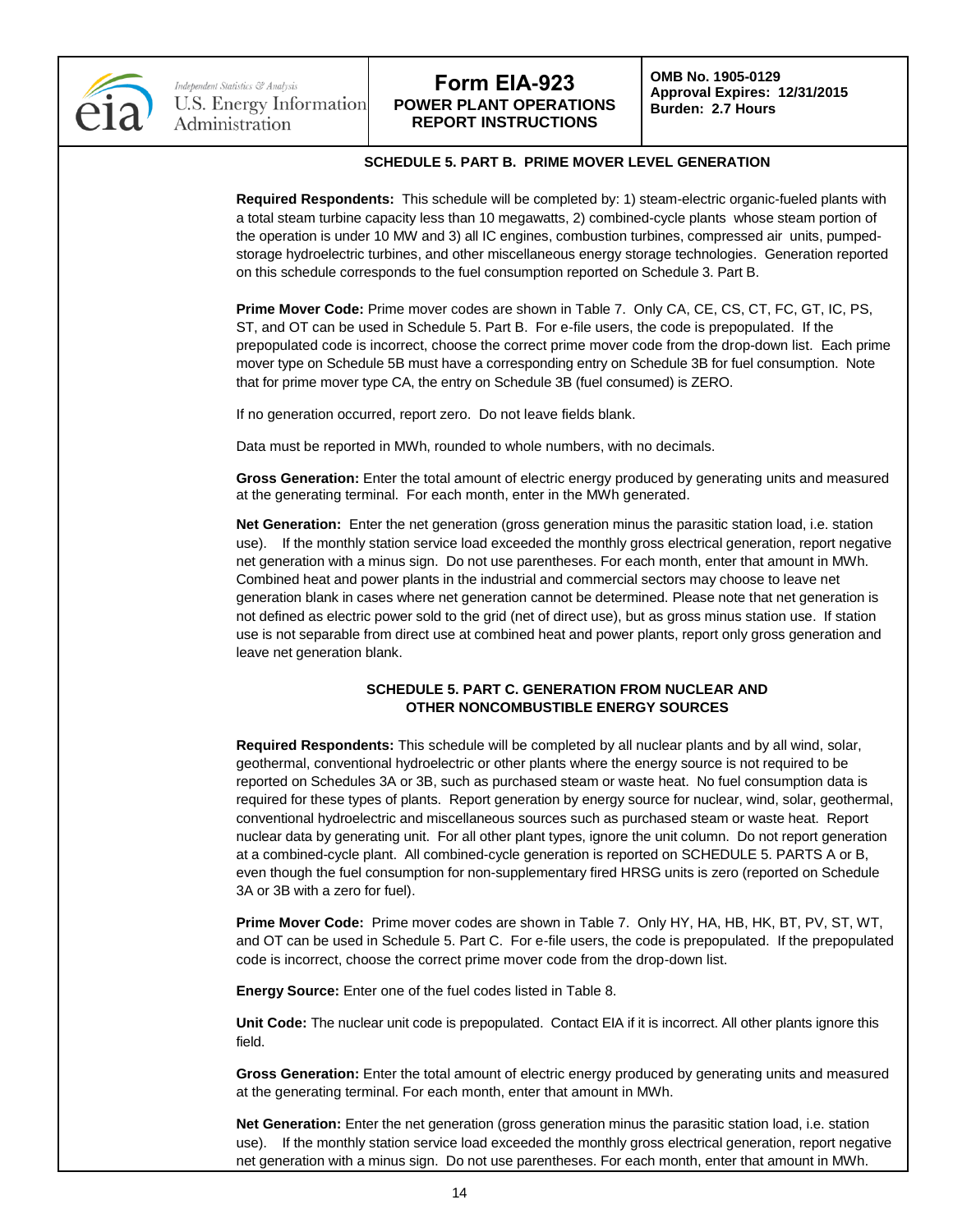

**OMB No. 1905-0129 Approval Expires: 12/31/2015 Burden: 2.7 Hours**

Combined heat and power plants in the industrial and commercial sectors may choose to leave net generation blank in cases where net generation cannot be determined. Please note that net generation is not defined as electric power sold to the grid (net of direct use), but as gross minus station use. If station use is not separable from direct use at combined heat and power plants, report only gross generation and leave net generation blank.

## **SCHEDULE 6. NONUTILITY ANNUAL SOURCE AND DISPOSITION OF ELECTRICITY**

**Required Respondents:** Nonutility plants report annual calendar year data for the source and disposition of electricity.

- *If you file the EIA-923 monthly*, this schedule is completed on the Form EIA-923 Supplemental Form and is filed annually.
- *If you file the EIA-923 annually*, this schedule is completed on the Form EIA-923 Annual.

Report all generation in MWh rounded to a whole number.

#### **Source of Electricity**

- 1. **Gross Generation (Annual):** Report the total gross generation from all prime movers at the plant. Note that for monthly respondents this should equal the sum of the gross generation reported each month on Schedules 5A, 5B, and 5C.
- 2. **Other Incoming Electricity:** Report all incoming electricity to the facility, whether from purchases, tolling agreements, transfers, exchanges, or other arrangements.
- 3. **Total Sources:** The sum of the total gross electricity generated plus the total incoming electricity is automatically calculated and displayed. The Total Sources must equal Total Disposition (see below).

### **Disposition of Electricity**

- 4. **Station Use:** Station Use is electricity that is used to operate an electric generating plant, which is the electricity used in the operation and maintenance of the facility (e.g., parasitic loads from auxiliary equipment), regardless of whether the electricity is produced at the plant or comes from another source. Station use does not include any electricity converted and stored at an energy storage plant (such as electricity used for pumping at a hydroelectric pumped-storage plant), nor direct use (see below) of electricity by an industrial or commercial CHP plant.
- 5. **Direct Use (Industrial and Commercial Sector Plants, both CHP and non-CHP):** Report the amount of electricity generated by the plant and consumed onsite for processes such as manufacturing, district heating/cooling, and uses other than power plant station use. (Plants that cannot separate Station Use and Direct Use may enter zero in Station Use and the sum of Station Use and Direct Use in the Direct Use field. Provide a comment on SCHEDULE 9. )

Direct Use is electric energy used by industrial or commercial sector plants for uses beyond the needs of the power house to generate electric power. Examples are industrial processes, machinery, heating and cooling systems, and commercial building electrical needs. Utility and independent power producers do not normally have direct use of power.

- 6. **Total Facility Use:** The sum of station use and direct use is calculated and displayed.
- 7. **Retail Sales to Ultimate Customers:** Report the amount of electricity sold directly to retail (end-use) customers (power that is not re-sold or distributed by another entity). Include unbilled electricity provided to affiliated and non-affiliated entities, excluding power provided as part of a tolling agreement. By entering a value in this cell, you will be required to file the Form EIA-861 "Annual Electric Power Industry Report," for more detailed information on the nature of the retail sales.
- 8. **Sales for Resale:** Report the amount of electricity sold for resale (wholesale sales in MWh). If data are entered for this item, you must complete SCHEDULE 7.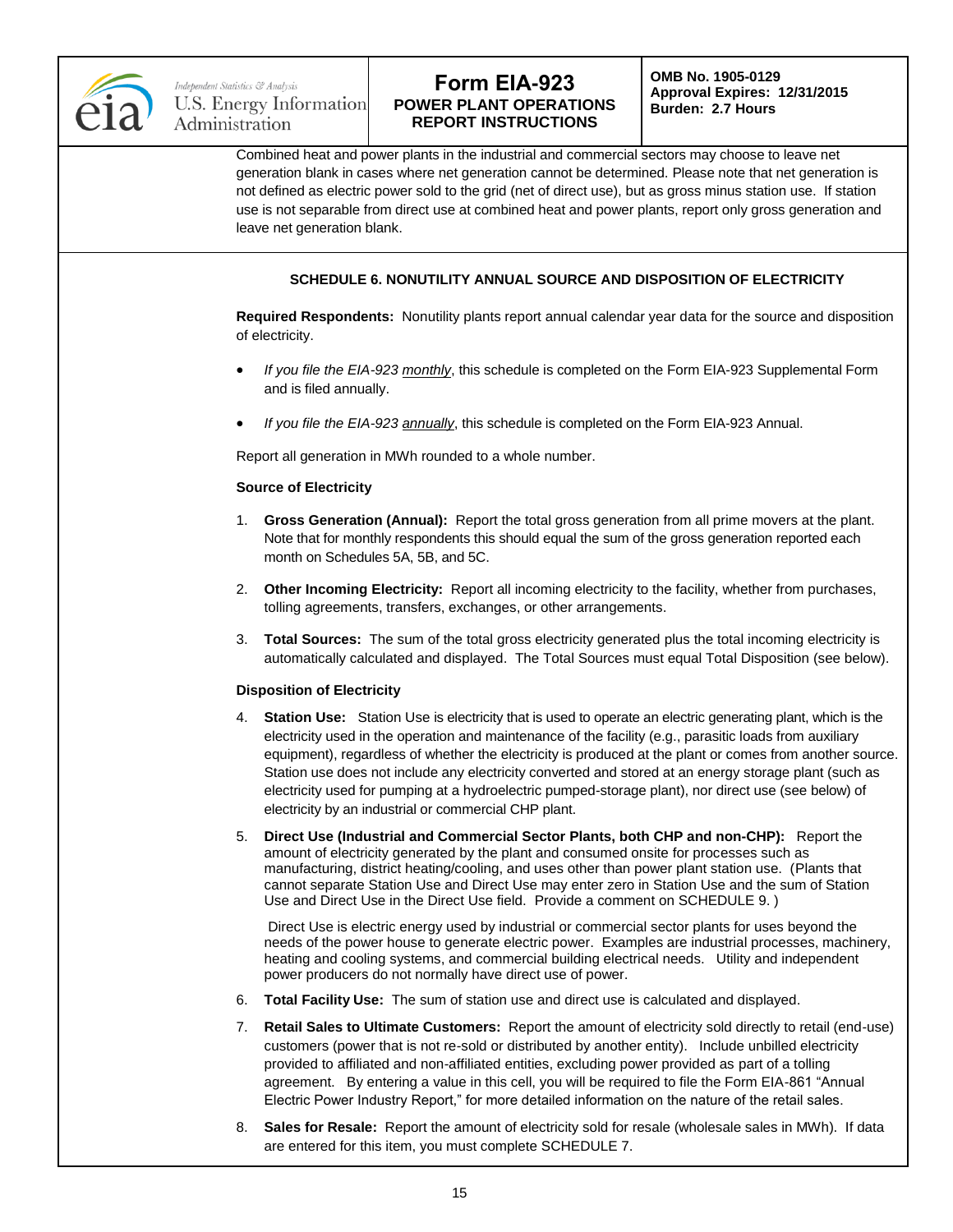

**OMB No. 1905-0129 Approval Expires: 12/31/2015 Burden: 2.7 Hours**

- 9. **Other Outgoing Electricity:** Report all other outgoing electricity from the facility, such as tolling agreements, transfers, and exchanges. Specify the nature of Other Outgoing Electricity on Schedule 9, Comments.
- 10. **Total Disposition:** The sum of station use, direct use, retail sales, sales for resale, and other outgoing electricity is automatically calculated and displayed. Total Disposition must equal Total Sources (see above).

## **SCHEDULE 7. ANNUAL REVENUES FROM SALES FOR RESALE**

**Required Respondents:** To be completed by respondents who report a positive value on SCHEDULE 6, Disposition of Electricity, Item 8, Sales for Resale.

"Sales for Resale" is energy supplied to other electric utilities, cooperatives, municipalities, Federal and State electric agencies, power marketers, or other entities for resale to end-use consumers. This excludes energy supplied under tolling agreements that is intended for resale to end use customers. Report energy supplied under tolling agreements in "Other Outgoing Electricity." Report all revenue from Sales for Resale in thousand dollars to the nearest whole number.

### **SCHEDULE 8. ANNUAL ENVIRONMENTAL INFORMATION**

**Required Respondents:** SCHEDULE 8 is filed annually. Some or all parts of SCHEDULE 8 must be reported by steam-electric (thermoelectric) power plants, including nuclear and combined-cycle plants, with a total steam turbine capacity of 10 megawatts and above. Parts A through F are required for plants 100 MW and above. Only Parts C, E and F are required for plants having at least 10 megawatts but less than 100 MW.

- *If you file the EIA-923 monthly*, this schedule is completed on the Form EIA-923 Supplemental and is filed annually.
- *If you file the EIA-923 annually*, this schedule is completed on the Form EIA-923 Annual.

### **SCHEDULE 8. PART A. ANNUAL BYPRODUCT DISPOSITION**

- 1. If no byproduct was produced, place a check in the checkbox labeled NO BYPRODUCTS.
- 2. If a byproduct is disposed of at no cost, enter the quantity of the byproduct under the appropriate column and make a footnote entry on SCHEDULE 9 stating that no money was exchanged for the quantity indicated. If there was a cost for disposal, make sure there is a corresponding entry on SCHEDULE 8, PART B, for collection and/or disposal costs. Costs for gypsum disposal should be reported on SCHEDULE 8, PART B, column 5, under "Disposal," with a footnote entry on SCHEDULE 9. Entries on SCHEDULE 8, PART A, in the Sold column, must be compatible with entries on SCHEDULE 8, PART B, columns 11 through 16, Byproduct Sales Revenue. If the byproduct was distributed in several different ways (for example, the byproduct was placed in a landfill and then later sold), report the end disposition of the byproduct and provide a comment on SCHEDULE 9 explaining all previous dispositions.
- 3. Do not include byproducts sold under "Used On-Site."
- 4. **Fly ash from standard boiler/primary particulate collection device (PCD) units** includes those with no flue gas desulfurization (FGD) system or with FGD systems located downstream of the PCD.
- 5. **Fly ash from units with dry FGD** includes spray dryer or duct injection systems where Fly Ash and FGD byproducts are collected in the same PCD. It does not include Fluidized Bed Combustion (FBC) units.
- 6. **Fly ash from FBC units** includes fly ash from fluidized bed combustion (FBC) units.
- 7. **Bottom ash from standard boiler units** includes boiler slag from slagging combustors. It does not include Bottom (Bed) Ash from FBC units or slag from coal gasification units.
- 8. **Bottom (bed) ash from FBC units** includes bottom (bed) ash from fluidized bed combustion (FBC) units.
- 9. **FGD Gypsum** is defined as byproducts that are greater than 75 percent CaS0<sub>4</sub>●2H<sub>2</sub>0 by weight.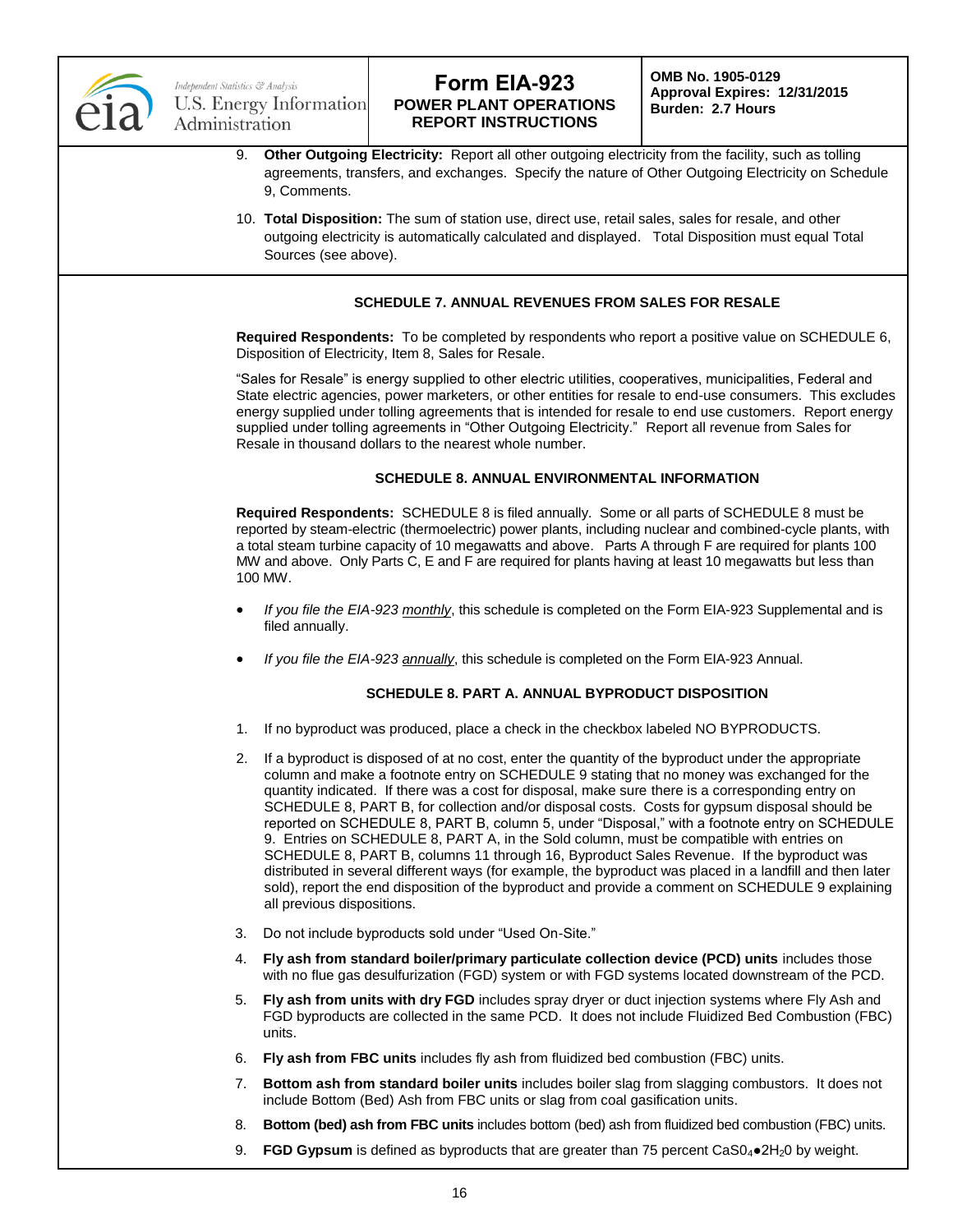

- 10. **Other FGD byproducts** includes all FGD byproducts not reported in **Fly ash from units with dry FGD units; Fly ash from FBC units; Bottom ash from standard boiler units; Bottom (bed) ash from FBC units;** and **FGD gypsum** along with additives used to stabilize the FGD byproducts.
- 11. **Ash from coal gasification (IGCC) units** includes slag or solids extracted from the bottom of the gasifier as well as fly ash removed downstream of the gasifier.
- 12. **Other:** Enter amount of other by-products. Specify the by-product on Schedule 9, Comments.
- 13. **Steam sales** must be reported in million Btu (MMBtu).

### **SCHEDULE 8. PART B. FINANCIAL INFORMATION RELATED TO COMBUSTION BYPRODUCTS**

- 1. All entries should be reported in thousand dollars to the nearest whole number.
- 2. For all **Operation and Maintenance (O&M) Expenditures during Year**, costs should be provided for both collection and disposal of the indicated byproducts. If the collection and disposal costs cannot be separated, place the total cost under **Collection**, and provide a comment on SCHEDULE 9 indicating that the costs cannot be separated. All operation and maintenance expenditures should exclude depreciation expense, cost of electricity consumed, and fuel differential expense (i.e., extra costs of cleaner, thus more expensive fuel). Include all contract and self-service pollution abatement operation and maintenance expenditures for each line item.
- 3. For column 1, **Fly Ash**, and column 2**, Bottom Ash**, expenditures cover all material and labor costs including equipment operation and maintenance costs (such as particulate collectors, conveyors, hoppers, etc.) associated with the collection and disposal of the byproducts. Record expenditures for IGCC slag or fly ash collection/disposal in Column (1) or Column (2), respectively.
- 4. For column 3, **Flue Gas Desulfurization**, expenditures cover all material and labor costs including equipment O&M costs associated with the collection and disposal of the sulfur byproduct.
- 5. For column 4, **Water Pollution Abatement**, expenditures cover all operation and maintenance costs for material and/or supplies and labor costs including equipment operation and maintenance (pumps, pipes, settling ponds, monitoring equipment, etc.), chemicals, and contracted disposal costs. Collection costs include any expenditure incurred once the water that is used at the plant is drawn from its source. Begin calculating expenditures at the point of the water intake. Disposal costs include any expenditure incurred once the water that is used at the plant is discharged. Begin calculating disposal expenditures at the water outlet (i.e., cooling costs).
- 6. For column 5, **Other Pollution Abatement**, operation and maintenance expenditures are those not allocated to one particular expenditure (e.g., expenditures to operate an environmental protection office or lab). Include expenses for conducting environmental studies for expansion or reduction of operation. Exclude all expenses for health, safety, employee comfort (OSHA), environmental aesthetics, research and development, taxes, fines, permits, legal fees, Superfund taxes, and contributions. Define other pollution abatement(s) in a comment on SCHEDULE 9.
- 7. For **Capital Expenditures for New Structures and Equipment during Year, Excluding Land and Interest Expense**, report all pollution abatement capital expenditures for new structures and/or equipment made during the reporting year regardless of the date they may become operational. Columns 7, 8, 9, and 10 should not be left blank. ENTER ZERO if the item is not applicable or an estimate is not available, and enter a comment in SCHEDULE 9. Specify the nature of the expenditures for these items in a comment on SCHEDULE 9.
- 8. For column 7, **Air Pollution Abatement**, report new structures and/or equipment purchased to reduce, monitor, or eliminate airborne pollutants, including particulate matter (dust, smoke, fly ash, dirt, etc.), sulfur dioxides, nitrogen oxides, carbon monoxide, hydrocarbons, odors, and other pollutants. Examples of air pollution abatement structures/equipment include flue gas particulate collectors, FGD units, continuous emissions monitoring equipment (CEMs), and nitrogen oxide control devices. Specify new structures/equipment in a comment on SCHEDULE 9.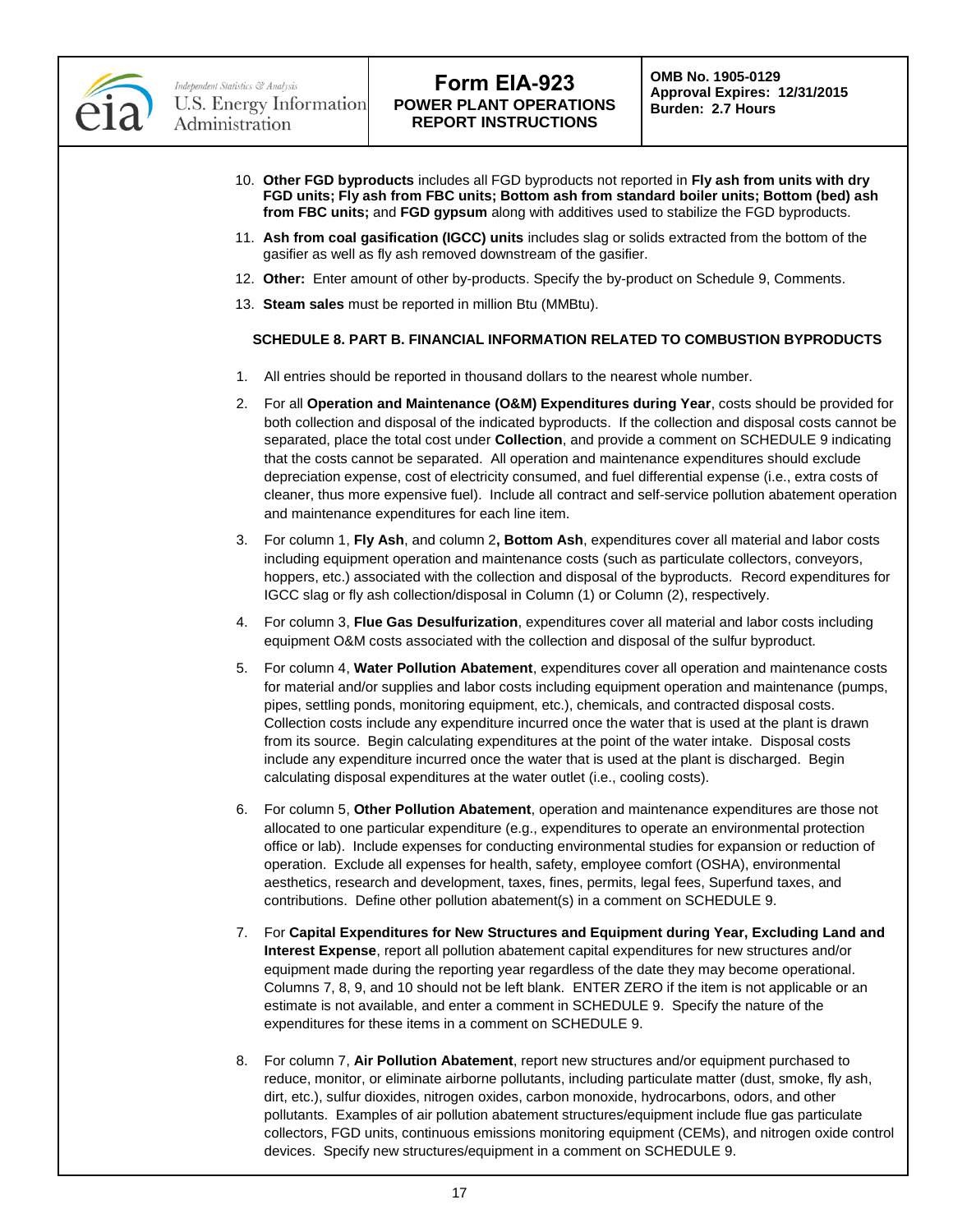

## Independent Statistics & Analysis U.S. Energy Information Administration

# **Form EIA-923 POWER PLANT OPERATIONS REPORT INSTRUCTIONS**

**OMB No. 1905-0129 Approval Expires: 12/31/2015 Burden: 2.7 Hours**

- 9. For column 8, **Water Pollution Abatement**, report new structures and/or equipment purchased to reduce, monitor, or eliminate waterborne pollutants, including chlorine, phosphates, acids, bases, hydrocarbons, sewage, and other pollutants. Examples include structures/equipment used to treat thermal pollution; cooling, boiler, and cooling tower blowdown water; coal pile runoff; and fly ash waste water. Water pollution abatement excludes expenditures for treatment of water prior to use at the plant. Specify new structures/equipment in a comment on SCHEDULE 9.
- 10. For column 9, **Solid/Contained Waste**, report new structures/equipment purchased to collect and dispose of objectionable solids or contained liquids. Examples include purchases of storage facilities, trucks, etc., to collect, store, and dispose of solid/contained waste. Include equipment used for handling solid/contained waste generated as a result of air and water pollution abatement. Specify new structures/equipment in a comment on SCHEDULE 9.
- 11. For column 10, **Other Pollution Abatement**, report amortizable expenses and purchases of new structures and or equipment when such purchases are not allocated to a particular unit or item. Examples include charges for the purchases of facilities to control hazardous waste, radiation, and noise pollution. Exclude all equipment purchased for aesthetics purposes. Specify new structures/equipment in a comment on SCHEDULE 9.
- 12. If **Byproduct Sales Revenue during Year** items are not applicable, ENTER ZERO in Total, column 16, only. Report the revenue, if any, for each listed byproduct. Specify "other" revenue in a comment on SCHEDULE 9. Entries must be compatible with the entries on SCHEDULE 8, PART A, "Sold" column. If the revenue for a byproduct is less than \$500, but more than zero dollars, enter a zero and enter a comment on SCHEDULE 9 with the actual dollar amount. Revenue for gypsum should be reported on SCHEDULE 8, PART B, column 14, with a comment on SCHEDULE 9. Report the total revenue for the sale of byproducts in column 16. If the revenue reported was for the sale of stockpiled byproducts from previous years, make a comment on SCHEDULE 9.

### **SCHEDULE 8. PART C. BOILER INFORMATION NITROGEN OXIDE EMISSION CONTROLS**

- 1. **No NO<sub>x</sub>** Controls: Place a check in this box if the plant has no NO<sub>x</sub> control equipment or processes.
- 2. **Boiler ID:** The boiler ID must match and correspond to the boiler ID and associated information reported on the EIA-860. The boiler ID is prepopulated for e-file users. If it is not prepopulated, choose the boiler ID from the drop down list. If the boiler ID is not on the list, contact EIA.
- 3. **NO<sup>x</sup> Control In-Service (hours):** Enter the total hours the nitrogen oxide control was in service during the reporting period (to the nearest hour).
- 4. **For Entire Year**, enter the controlled nitrogen oxide emission rate, in pounds per million Btu of the fuel, based on data from the continuous emission monitoring system (CEMS) where possible. Where CEMS data are not available, report the controlled nitrogen oxide emission rate based on the method used to report emissions data to environmental authorities.
- 5. For **May through September Only,** enter the controlled nitrogen oxide emission rate, in pounds per million Btu of the fuel, based on data from CEMS where possible. Where CEMS data are not available, report controlled nitrogen oxide rates based on the method used to report emissions data to environmental authorities. The summer emission rate may be assumed to be equivalent to the annual emission rate where identical nitrogen oxide controls are used year round.

## **SCHEDULE 8. PART D. MONTHLY COOLING SYSTEM OPERATIONS**

NOTE: All steam-electric plants of 100 MW nameplate capacity or greater, including combined-cycle and nuclear energy plants, must respond to this schedule. **A separate page must be completed for each month.**

- 1. If actual data are not available, provide an estimated value.
- 2. If the source of cooling water is a well or municipal water system, do not complete the Cooling Water Temperature sections.
- 3. **Cooling System ID or PLANT:** The cooling system ID must match and correspond to the data reported on the EIA-860. The ID is prepopulated for e-file users. If the ID is not prepopulated, choose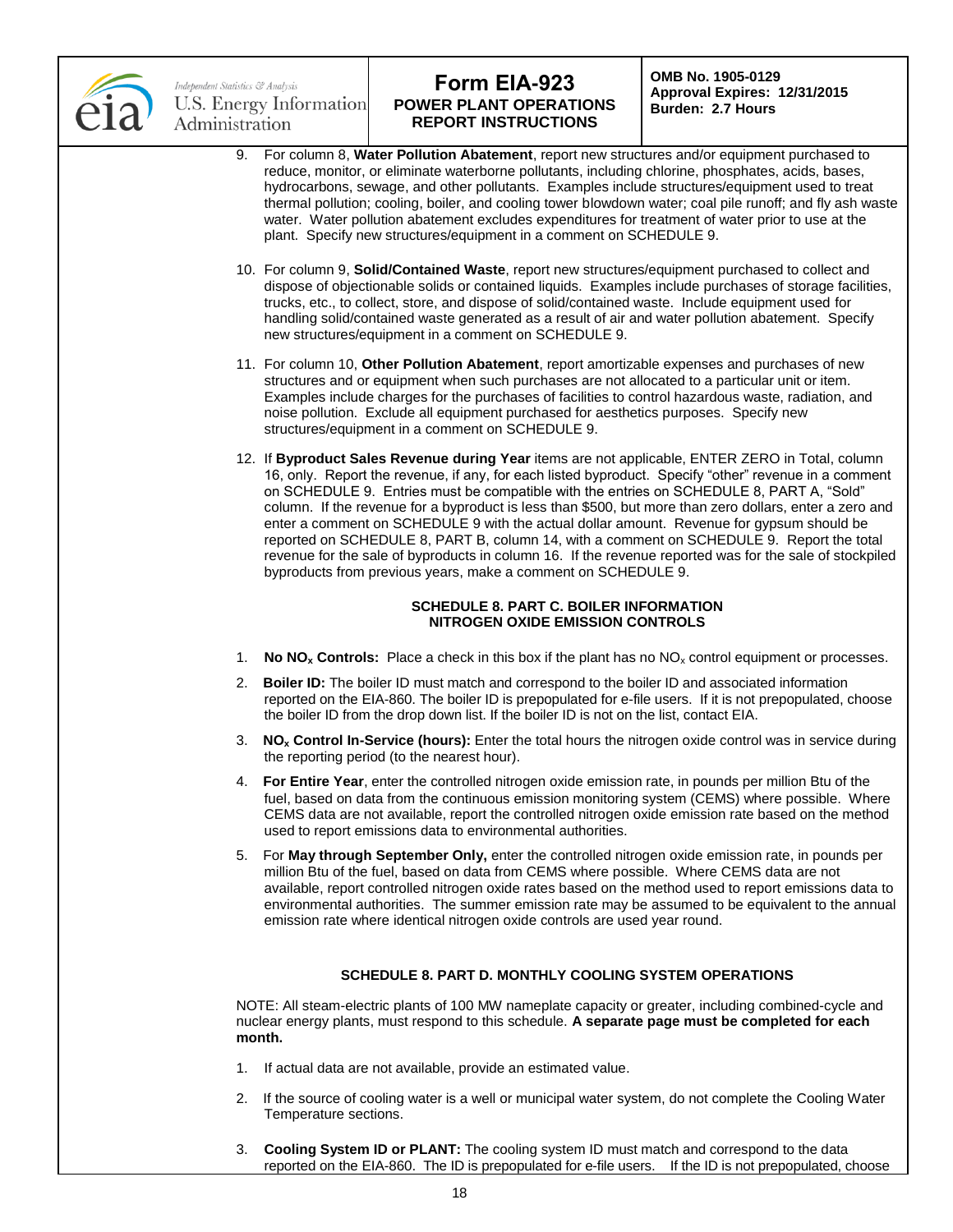

**OMB No. 1905-0129 Approval Expires: 12/31/2015 Burden: 2.7 Hours**

the ID from the drop down list. If the cooling system ID is not on the list, contact EIA to have new IDs added. If the data to be reported are for the entire plant (because the data cannot be broken down by separate cooling systems), choose "PLANT" from the drop-down list.

4. **Cooling System Status:** Select from the equipment status codes on Table 4.

**PRIME MOVER CODES AND DESCRIPTION**

| Code      | <b>System Status</b>                                                                  |
|-----------|---------------------------------------------------------------------------------------|
| OP        | Operating (in commercial service or out of service less than 365 days)                |
| <b>OS</b> | Out of service (365 days or longer)                                                   |
| <b>RE</b> | Retired (no longer in service and not expected to be returned to service)             |
| <b>SB</b> | Standby (or inactive reserve); i.e., not normally used, but available for<br>service) |
| <b>SC</b> | Cold Standby (Reserve); deactivated (usually requires 3 to 6 months to<br>reactivate) |
| <b>TS</b> | Operating under test conditions (not in commercial service)                           |

**Table 4**

- 5. **Hours in Service:** Enter the hours each cooling system was in service for the reporting period.
- 6. **Monthly Amount of Chlorine Added to Cooling Water** pertains solely to elemental chlorine. If a compound is used, determine the amount of chlorine in the compound. Report amount of chlorine to the nearest 0.001 thousand pounds.
- 7. Average Monthly Rate of Cooling Water data should be the rate of flow reported in cubic feet per second (to the nearest 0.1 ft**<sup>3</sup>** ). *Diversion* is the water moved from a watercourse without immediate beneficial use, for purposes such as filling a cooling pond or adding water to a lake from which thermoelectric power water withdrawals can occur. *Withdrawal* is the water removed from a water body for beneficial use such as cooling water, boiler make-up water, ash sluicing, and dust suppression. *Discharge* is the water returned to a water body, not necessarily the same water body as the withdrawal. (Do not include water discharged to a recirculation pond that will be re-used at this power plant.) *Consumption* is the water that is withdrawn from a water body and not returned (discharged), because of evaporation losses and onsite consumption such as for dust control and flue gas desulfurization. The following figure is provided to clarify cooling terms and configurations.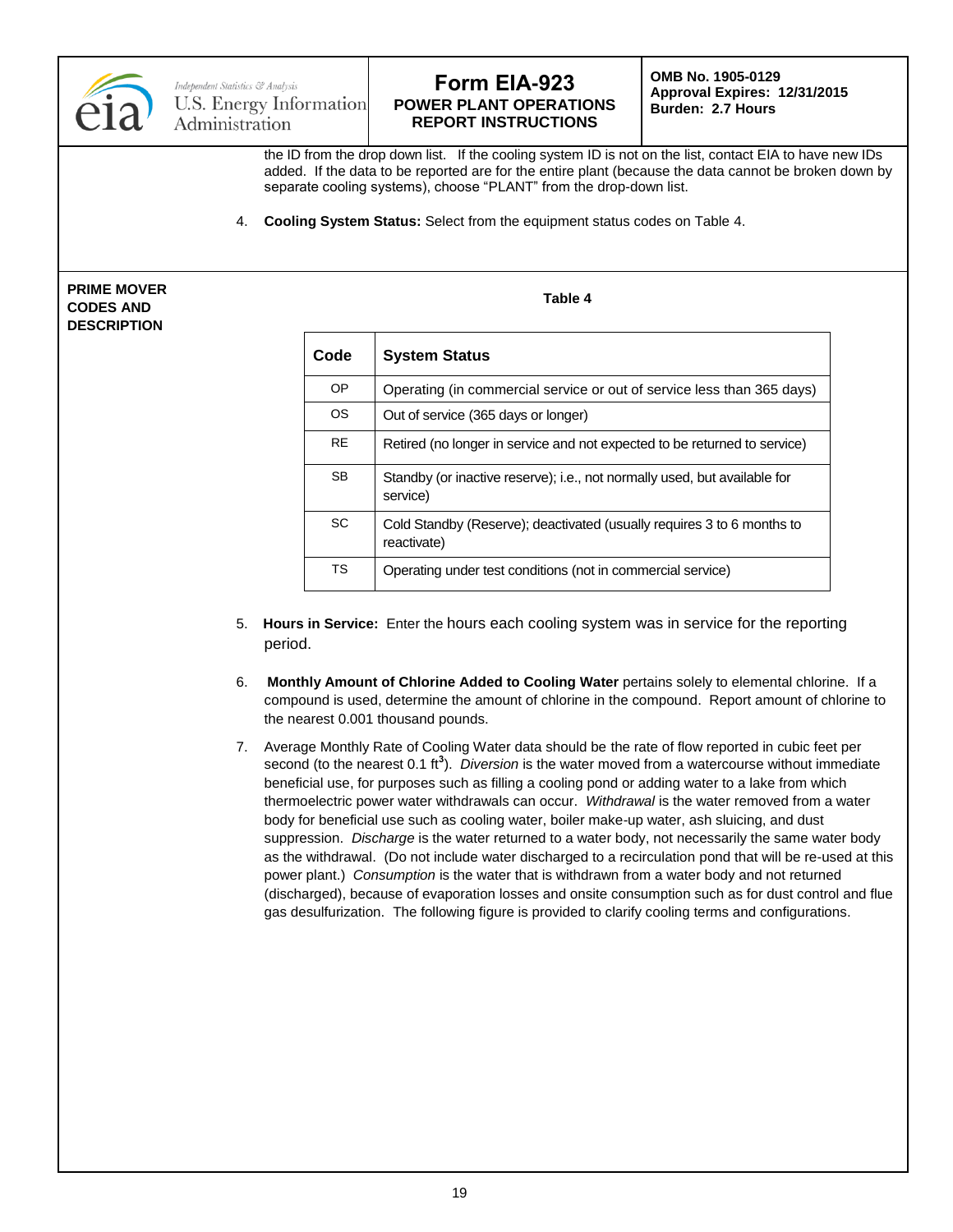

8. For **Measured or Estimated,** if all data reported under the Average Monthly Rate of Cooling Water section have been measured, choose one of the choices for "Measured" from the drop-down list. If one or more entries have been estimated in a particular section choose one of the estimation methodologies given in the drop-down list for that section. If "Other" is chosen, provide details of the estimation method on Schedule 9. The choices that will be included in the drop-down list are the following: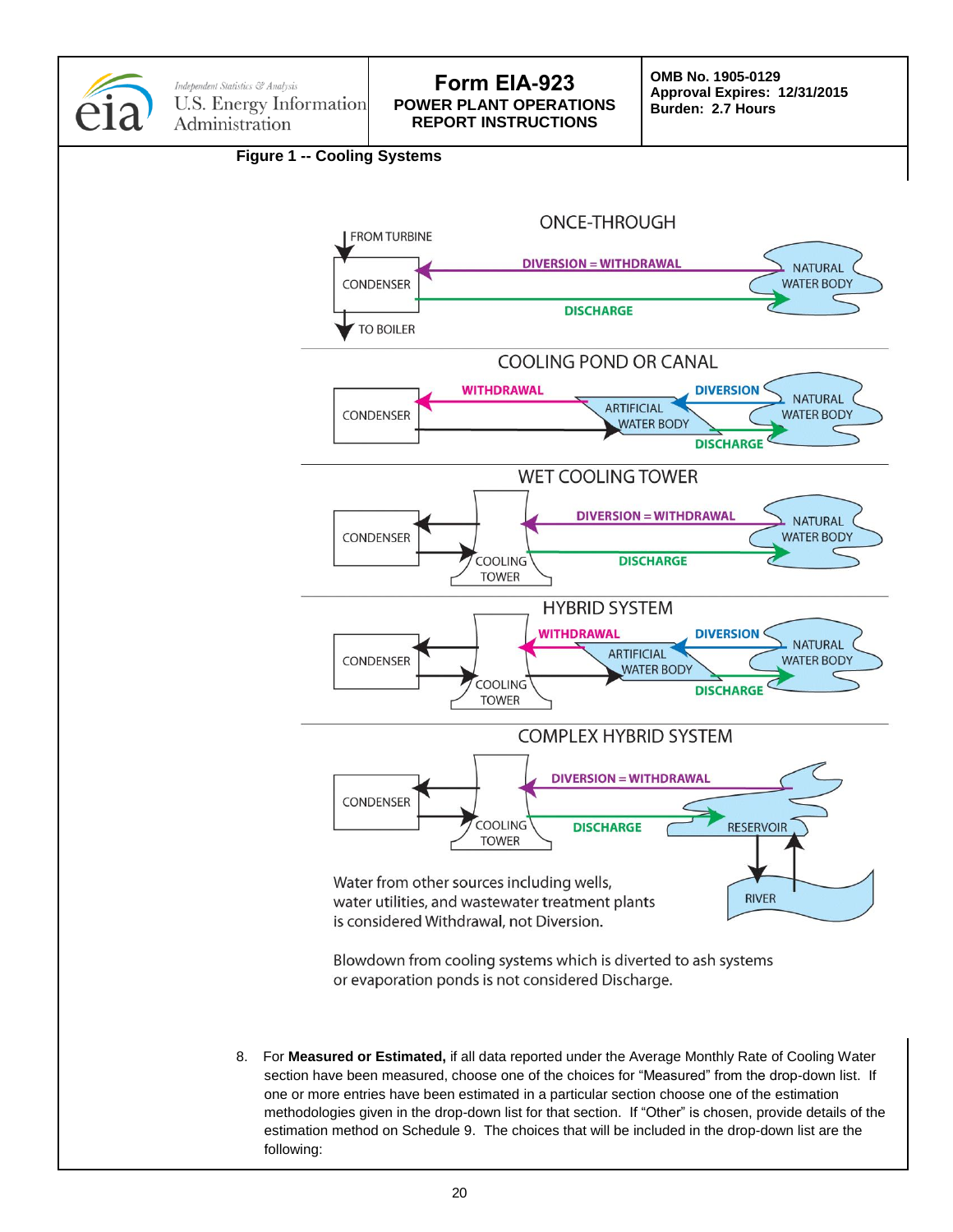

- Measured using a streamflow gage or weir
- Measured using a cumulative or continuous flowmeter
- Measured using an instantaneous flowmeter and pump running time
- Estimated based on stated pump capacity and pump running time
- Estimated based on another flow, such as discharge estimated from measured withdrawals
- Consumption calculated as the difference of withdrawal and discharge flows
- Consumption estimated from withdrawal amount and a loss coefficient
- Estimated based on power generation
- Estimated based on plant design characteristics
- Permitted value, not measured
- Other (describe in footnote)
- 9. For the **Cooling Water Temperature** sections, report the Average Monthly Temperature and the Maximum Temperature for the Month in degrees Fahrenheit to the nearest whole number, measured at the withdrawal point from the natural body of water or cooling pond in the case where water is first diverted and at the discharge point into the natural body of water.
- 10. For **Measured or Estimated,** if all data reported under the Cooling Water Temperature section have been measured, choose one of the choices for "Measured" from the drop-down list. If one or more entries have been estimated in a particular section choose one of the estimation methodologies given in the drop-down list for that section. If "Other" is chosen, provide details of the estimation method on Schedule 9. The choices that will be included in the drop-down list are the following:
	- Measured continuously with a thermometer
	- Measured at intervals (for example, daily) with a thermometer
	- Discharge temperature calculated based on intake temperature
	- Intake temperature calculated based on discharge temperature
	- **Estimated based on plant design characteristics**
	- Permitted value, not measured
	- Other (describe in footnote)

### **SCHEDULE 8. PART E. FLUE GAS PARTICULATE COLLECTOR INFORMATION**

- 1. **Flue Gas Particulate Collector ID:** The flue gas particulate collector ID must match and correspond to the data reported on the Form EIA-860. The ID is prepopulated for e-file users. For an ID not prepopulated, choose the ID from the drop down list. If the ID is not on the list, contact EIA.
- **2. FGP Collector Status:** Select from the equipment status codes in Table 5.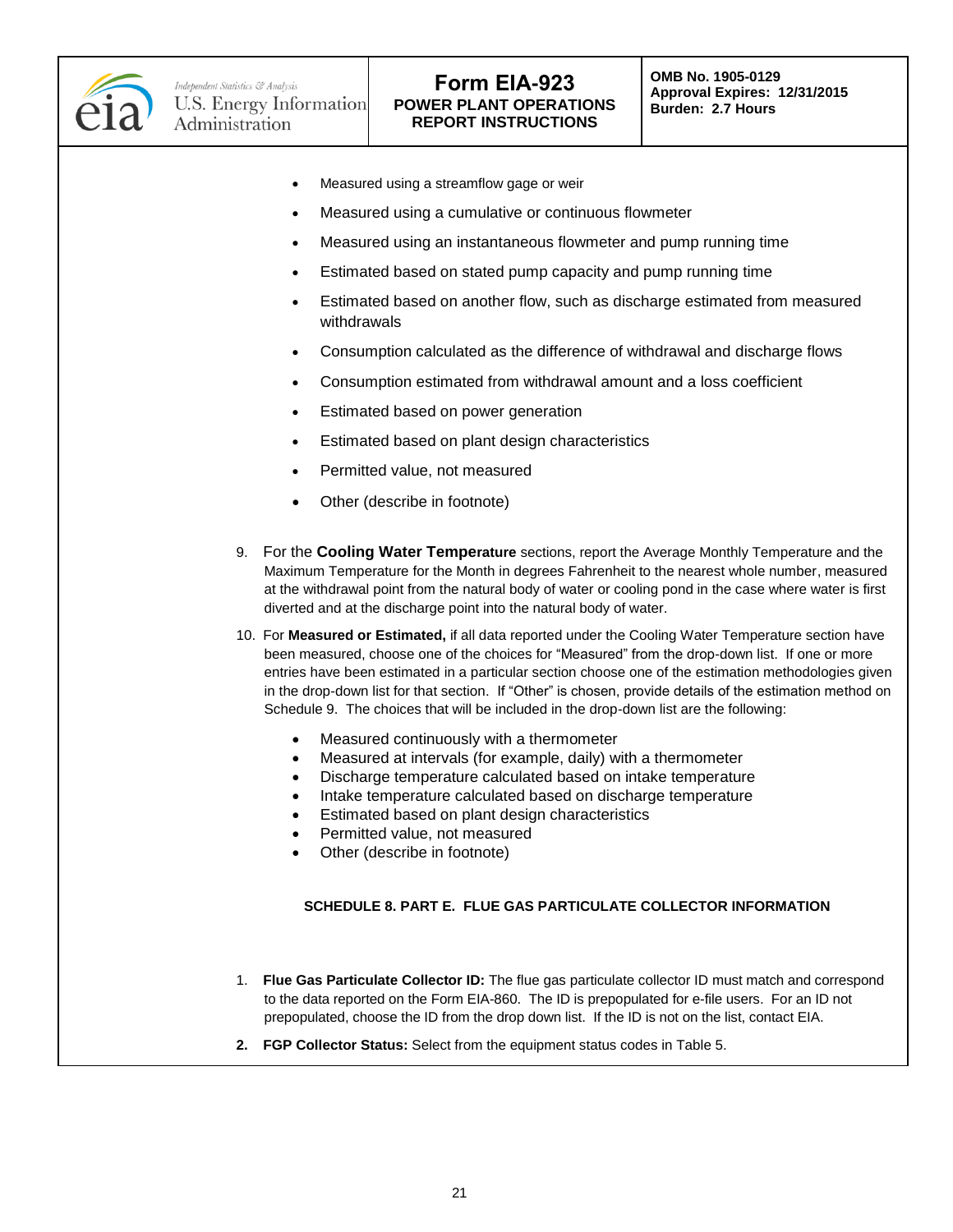

## **ENERGY SOURCE CODES AND HEAT CONTENT**

**Table 5**

| Code      | <b>Status</b>                                                                       |
|-----------|-------------------------------------------------------------------------------------|
| CN.       | Cancelled (previously reported as "planned")                                        |
| CO.       | New unit under construction                                                         |
| OP.       | Operating (in commercial service or out of service within 365 days)                 |
| OS.       | Out of service (365 days or longer)                                                 |
| PL        | Planned (on order or expected to go into commercial service within 5 years)         |
| <b>RE</b> | Retired (no longer in service and not expected to be returned to service)           |
| <b>SC</b> | Cold Standby (Reserve); deactivated (usually requires $3 - 6$ months to reactivate) |
| TS.       | Operating under test conditions (not in commercial service)                         |

- 3. **Hours in Service:** Enter the hours each collector was in service for the reporting period.
- 4. For **Typical Particulate Emissions Rate**, enter the particulate emission rate based on the annual operating factor (to nearest 0.01 pound per million Btu).
- 5. For **Removal Efficiency of Particulate Matter at Annual Operating Factor** and **At 100-Percent Load or Tested Efficiency**, if the collector has a combination of components (i.e., a baghouse and an electrostatic precipitator) enter both components as one unit in one column. If the particulate collector also removes sulfur dioxide, enter the particulate scrubbing process in this section and the desulfurization process on SCHEDULE 8, PART F, FLUE GAS DESULFURIZATION UNIT INFORMATION ANNUAL OPERATIONS.
- 6. For **Removal Efficiency of Particulate Matter at Annual Operating Factor**, enter removal efficiency based on the annual operating factor. Annual operating factor is defined as annual fuel consumption divided by the product of design firing rate and hours of operation per year. If actual data are unavailable, provide estimates based on equipment design performance specifications.
- 7. For **At 100-Percent Load or Tested Efficiency**, if the test was conducted, but not at 100-percent load, enter the efficiency and provide the load at which the test was conducted in a comment on SCHEDULE 9. If no test has been conducted, ENTER ZERO in the column and leave the test date blank. Test results should not be reported if there was no test date.
- 8. For **Date of Most Recent Efficiency Test**, enter test date. If an efficiency test has never been performed, enter "00-0000" and enter a comment on SCHEDULE 9.

## **SCHEDULE 8. PART F. FLUE GAS DESULFURIZATION UNIT INFORMATION ANNUAL OPERATIONS**

- 1. **Flue Gas Desulfurization Unit ID:** The flue gas desulfurization unit ID must match and correspond to the data reported on the Form EIA-860. The ID is prepopulated for e-file users. For an ID not prepopulated, choose the ID from the drop down list. If the ID is not on the list, contact EIA.
- 2. **Flue Gas Desulfurization Unit Status,** as of January 1 following the end of the reporting year. Select from the equipment status codes listed in Table 6.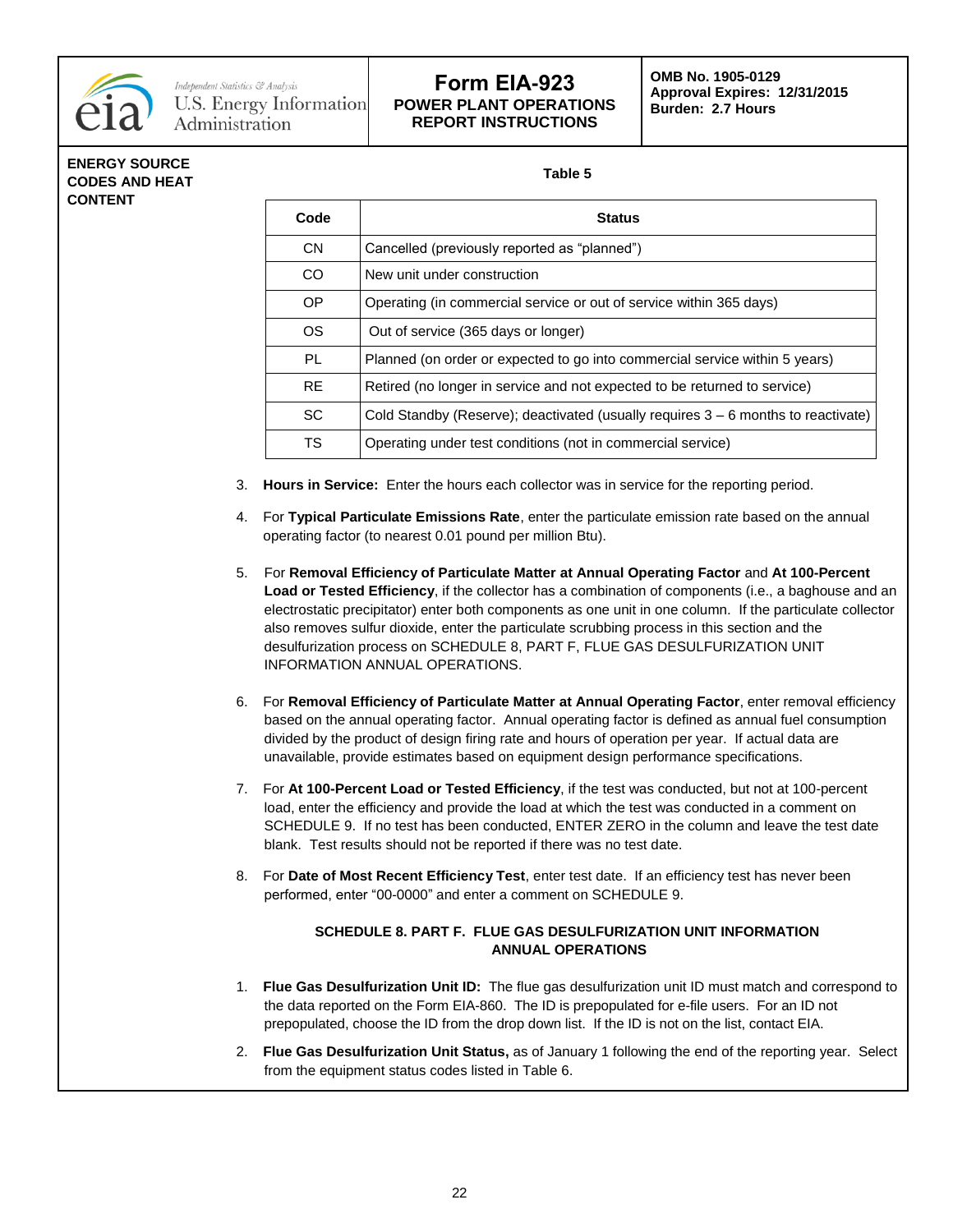

#### **Table 6**

| Code      | <b>Status</b>                                                                         |
|-----------|---------------------------------------------------------------------------------------|
| <b>CN</b> | Cancelled (previously reported as "planned")                                          |
| CO        | New unit under construction                                                           |
| OΡ        | Operating (in commercial service or out of service less than<br>365 days)             |
| ΟS        | Out of service (365 days or longer)                                                   |
| PL        | Planned (on order and expected to go into commercial service<br>within 5 years)       |
| <b>RE</b> | Retired (no longer in service and not expected to be returned<br>to service)          |
| SB        | Standby (or inactive service); i.e. not normally used, but<br>available for service   |
| SC        | Cold Standby (Reserve); deactivated (usually requires $3 - 6$<br>months to reactivate |
| тs        | Operating under test conditions (not in commercial service)                           |

- 3. For **Hours in Service**, enter the total number of hours one or more trains (or modules) were in operation; do not report for individual trains.
- 4. **Quantity of FGD Sorbent Used**: Enter the quantity of FGD sorbent used during the reporting period (to the nearest 0.1 thousand tons).
- 5. **Electrical Energy Consumption**: Enter the Electrical Energy Consumed by this Unit during the reporting period (in megawatthours).
- 6. For **Estimated Removal Efficiency for Sulfur Dioxide at Annual Operating Factor** and **At 100 Percent Load or Tested Efficiency**, if the FGD unit also removes particulate matter, enter the desulfurization process in this section and the particulate scrubbing process on SCHEDULE 8. PART E, FLUE GAS PARTICULATE COLLECTOR INFORMATION.
- 7. For **Estimated Removal Efficiency for Sulfur Dioxide at Annual Operating Factor**, enter removal efficiency based on the annual operating factor. Annual operating factor is defined as annual fuel consumption divided by the product of design firing rate and hours of operation per year. If actual data are unavailable, provide estimates based on equipment design performance specifications.
- 8. For **Estimated Removal Efficiency for Sulfur Dioxide at 100-Percent Load or Tested Efficiency**, if the test was conducted, but not at 100-percent load, enter the efficiency, and provide the load at which the test was conducted in a comment on SCHEDULE 9. If no test was conducted, enter zero for the efficiency and leave the test data blank. Test results should not be given without a test date.
- 9. Report the **Operation and Maintenance Expenditures during the Year**, excluding electricity, in thousand dollars.

### **SCHEDULE 9. COMMENTS**

This schedule provides additional space for comments. Please identify schedule, item, and identifying information (e.g., plant code, boiler ID, generator ID, prime mover) for each comment. If plant is sold, provide purchaser's name, a telephone number (if available), and date of sale.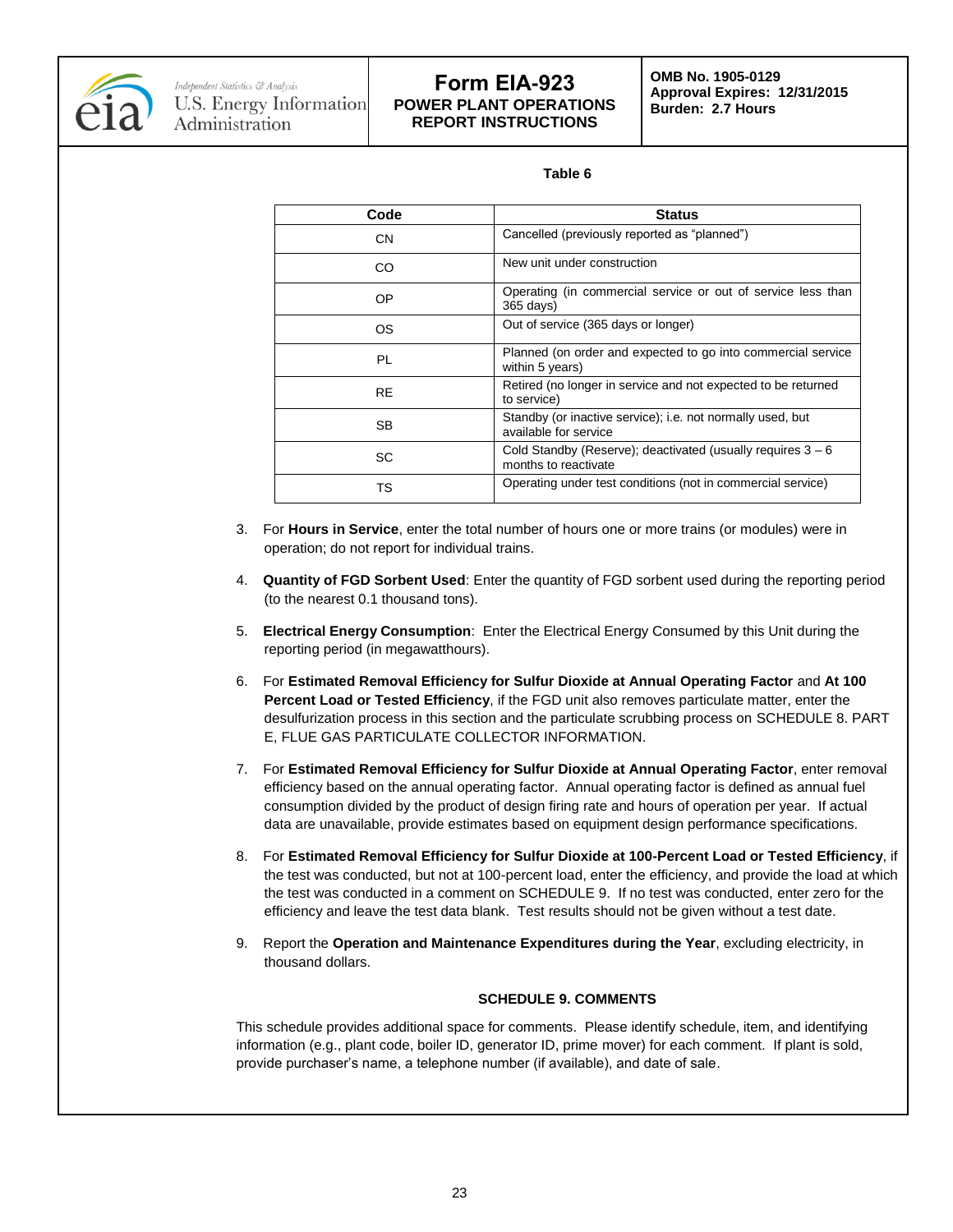

### **Table 7**

| <b>Prime Mover Code</b> | <b>Prime Mover Description</b>                                                               |
|-------------------------|----------------------------------------------------------------------------------------------|
| ВT                      | Turbines Used in a Binary Cycle (such as used for geothermal applications)                   |
| CA                      | Combined-Cycle - Steam Part                                                                  |
| <b>CE</b>               | Compressed Air Energy Storage                                                                |
| <b>CP</b>               | <b>Energy Storage, Concentrated Solar Power</b>                                              |
| <b>CS</b>               | Combined-Cycle Single-Shaft Combustion turbine and steam turbine<br>share a single generator |
| <b>CT</b>               | Combined-Cycle Combustion Turbine Part                                                       |
| <b>FC</b>               | <b>Fuel Cell</b>                                                                             |
| GT                      | Combustion (Gas) Turbine (including jet engine design)                                       |
| <b>HA</b>               | Hydrokinetic, Axial Flow Turbine                                                             |
| <b>HB</b>               | Hydrokinetic, Wave Buoy                                                                      |
| <b>HK</b>               | Hydrokinetic, Other                                                                          |
| HY                      | Hydraulic Turbine (including turbines associated with delivery of water by<br>pipeline)      |
| IC                      | Internal Combustion (diesel, piston) Engine                                                  |
| OT                      | Other - Specify on SCHEDULE 9.                                                               |
| <b>PS</b>               | Hydraulic Turbine - Reversible (pumped storage)                                              |
| <b>PV</b>               | Photovoltaic                                                                                 |
| <b>ST</b>               | Steam Turbine (including nuclear, geothermal and solar steam, excluding<br>combined-cycle)   |
| <b>WT</b>               | Wind Turbine, Onshore                                                                        |
| WS                      | Wind Turbine, Offshore                                                                       |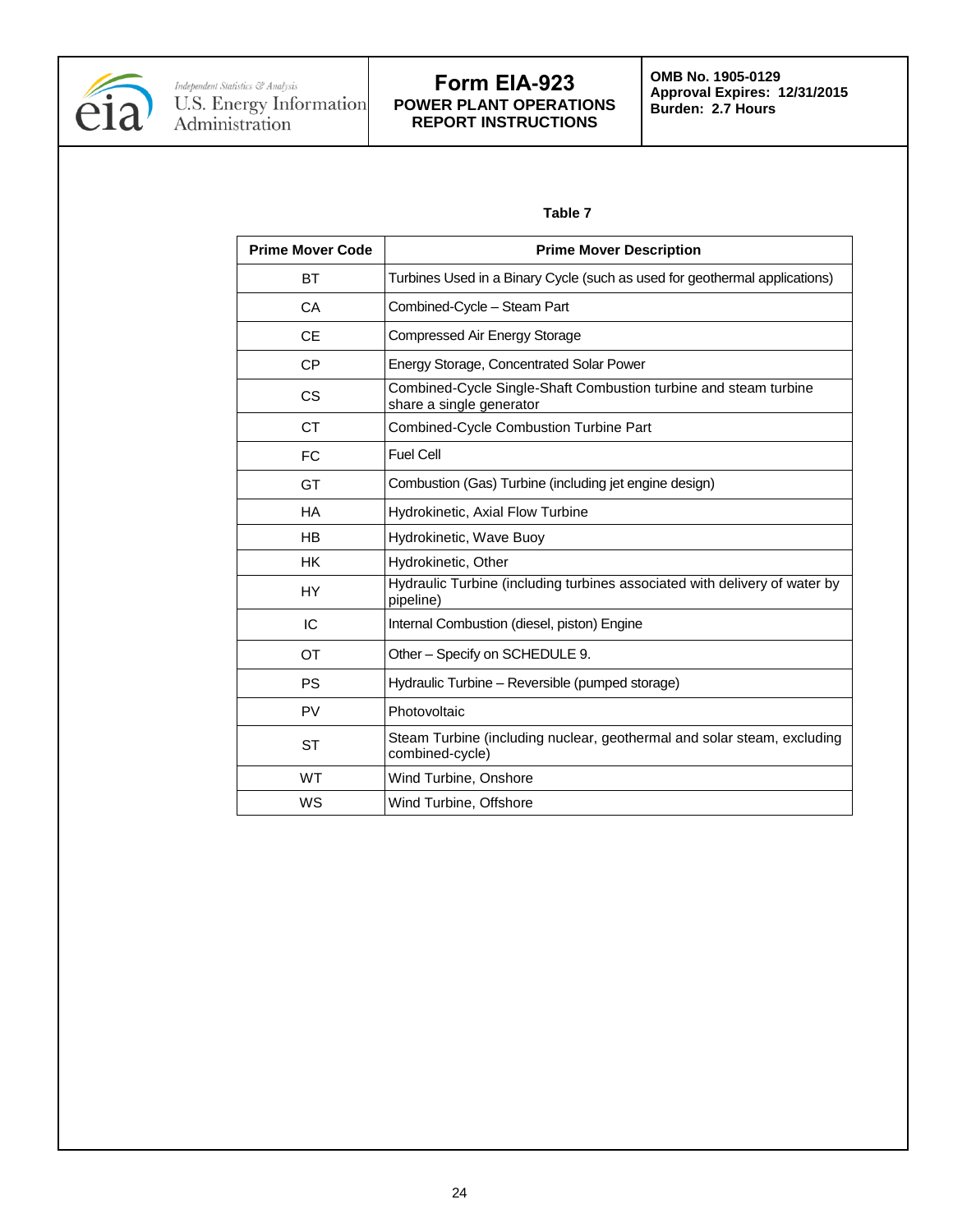

**OMB No. 1905-0129 Approval Expires: 12/31/2015 Burden: 2.7 Hours**

| Table 8 |                                 |                                 |                     | "Higher Heating Value"<br>Range |                        |                                                                                                                                                                                                                                                                                                                                         |
|---------|---------------------------------|---------------------------------|---------------------|---------------------------------|------------------------|-----------------------------------------------------------------------------------------------------------------------------------------------------------------------------------------------------------------------------------------------------------------------------------------------------------------------------------------|
|         |                                 | <b>Energy</b><br>Source<br>Code | Unit<br>Label       | <b>MMBtu</b><br>Lower           | <b>MMBtu</b><br>Upper  | <b>Energy Source Description</b>                                                                                                                                                                                                                                                                                                        |
|         |                                 |                                 | <b>Fossil Fuels</b> |                                 |                        |                                                                                                                                                                                                                                                                                                                                         |
|         |                                 | <b>ANT</b>                      | tons                | 22                              | 28                     | Anthracite Coal                                                                                                                                                                                                                                                                                                                         |
|         |                                 | <b>BIT</b>                      | tons                | 20                              | 29                     | <b>Bituminous Coal</b>                                                                                                                                                                                                                                                                                                                  |
|         |                                 | LIG                             | tons                | 10 <sup>1</sup>                 | 14.5                   | Lignite Coal                                                                                                                                                                                                                                                                                                                            |
|         |                                 | <b>SUB</b>                      | tons                | 15                              | 20                     | Subbituminous Coal                                                                                                                                                                                                                                                                                                                      |
|         |                                 |                                 |                     |                                 |                        | Waste/Other Coal (including anthracite culm,                                                                                                                                                                                                                                                                                            |
|         | Coal                            | WC                              | tons                | 6.5                             | 16                     | bituminous gob, fine coal, lignite waste, waste coal)                                                                                                                                                                                                                                                                                   |
|         |                                 | <b>RC</b>                       | tons                | 20                              | 29                     | Refined Coal (A coal product that is created when<br>impurities and/or moisture are removed to improve<br>heat content and reduce emissions. Includes any<br>coal which meets the IRS definition of refined coal<br>(Notice 2010-54 or any superseding IRS notices).<br>Does not include coal processed by coal preparation<br>plants.) |
|         |                                 | <b>DFO</b>                      | barrels             | 5.5                             | 6.2                    | Distillate Fuel Oil (including diesel, No. 1, No. 2, and<br>No. 4 fuel oils.                                                                                                                                                                                                                                                            |
|         | Petroleum<br><b>Products</b>    | JF                              | barrels             | 5 <sup>5</sup>                  | -6                     | Jet Fuel                                                                                                                                                                                                                                                                                                                                |
|         |                                 | KER                             | barrels             | 5.6                             | 6.1                    | Kerosene                                                                                                                                                                                                                                                                                                                                |
|         |                                 | PC                              | tons                | 24                              | 30 <sup>°</sup>        | Petroleum Coke                                                                                                                                                                                                                                                                                                                          |
|         |                                 | <b>RFO</b>                      | barrels             | 5.8                             | 6.8                    | Residual Fuel Oil (including No. 5 and No. 6 fuel<br>oils, and bunker C fuel oil.                                                                                                                                                                                                                                                       |
|         |                                 | WO                              | barrels             | 3.0                             | 5.8                    | Waste/Other Oil (including crude oil, liquid butane,<br>liquid propane, naphtha, oil waste, re-refined motor<br>oil, sludge oil, tar oil, or other petroleum-based liquid<br>wastes)                                                                                                                                                    |
|         |                                 | <b>BFG</b>                      | Mcf                 | 0.07                            | 0.12                   | <b>Blast Furnace Gas</b>                                                                                                                                                                                                                                                                                                                |
|         |                                 | NG.                             | Mcf                 | 0.8                             | 1.1                    | <b>Natural Gas</b>                                                                                                                                                                                                                                                                                                                      |
|         | <b>Natural Gas</b><br>and Other | OG                              | Mcf                 | 0.32                            | 3.3                    | Other Gases (specify in Comment Section of<br>SCHEDULE 9)                                                                                                                                                                                                                                                                               |
|         | Gases                           | PG                              | Mcf                 | 2.5                             | 2.75                   | Gaseous Propane                                                                                                                                                                                                                                                                                                                         |
|         |                                 | SG                              | Mcf                 | 0.2                             | 0.3                    | Synthesis Gas from Petroleum Coke                                                                                                                                                                                                                                                                                                       |
|         |                                 | SGC                             | Mcf                 | 0.2                             | 0.3                    | Coal-Derived Synthesis Gas                                                                                                                                                                                                                                                                                                              |
|         |                                 |                                 |                     |                                 | <b>Renewable Fuels</b> |                                                                                                                                                                                                                                                                                                                                         |
|         |                                 | AB                              | tons                | $\overline{7}$                  | 18                     | <b>Agricultural By-Products</b>                                                                                                                                                                                                                                                                                                         |
|         | <b>Solid</b><br>Renewable       | <b>MSW</b>                      | tons                | 9                               | 12 <sub>2</sub>        | <b>Municipal Solid Waste</b>                                                                                                                                                                                                                                                                                                            |
|         | <b>Fuels</b>                    | OBS                             | tons                | 8                               | 25                     | Other Biomass Solids (specify in Comment<br>Section of SCHEDULE 9)                                                                                                                                                                                                                                                                      |
|         |                                 | WDS                             | tons                | $\overline{7}$                  | 18                     | Wood/Wood Waste Solids (including paper<br>pellets, railroad ties, utility poles, wood chips,<br>bark, and wood waste solids)                                                                                                                                                                                                           |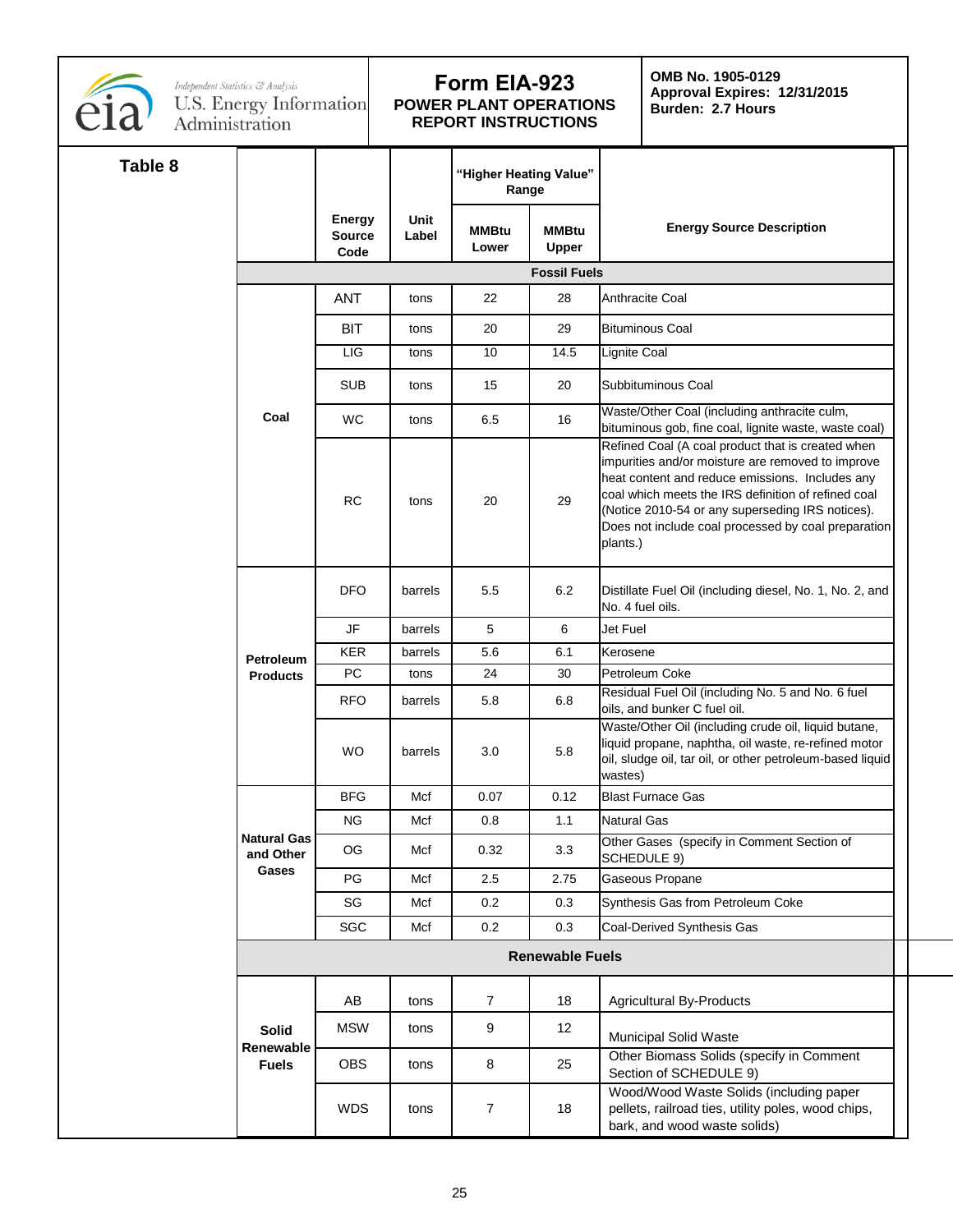

**OMB No. 1905-0129 Approval Expires: 12/31/2015 Burden: 2.7 Hours**

| Table o Continued                      |                         |            |                                 |                                |                                                                                                                                                                                                                                    |  |
|----------------------------------------|-------------------------|------------|---------------------------------|--------------------------------|------------------------------------------------------------------------------------------------------------------------------------------------------------------------------------------------------------------------------------|--|
|                                        | Energy<br><b>Source</b> | Unit       | "Higher Heating<br>Value" Range |                                |                                                                                                                                                                                                                                    |  |
|                                        | Code                    | Label      | MMBtu<br>Lower                  | <b>MMBtu</b><br><b>Upper</b>   | <b>Energy Source Description</b>                                                                                                                                                                                                   |  |
|                                        |                         |            |                                 | <b>Renewable Fuels (cont.)</b> |                                                                                                                                                                                                                                    |  |
|                                        | OBL                     | barrels    | 3.5                             | 4                              | Other Biomass Liquids (specify in Comment<br>Section of SCHEDULE 9)                                                                                                                                                                |  |
| Liquid                                 | <b>SLW</b>              | tons       | 10                              | 16                             | Sludge Waste                                                                                                                                                                                                                       |  |
| Renewable                              | <b>BLQ</b>              | tons       | 10                              | 14                             | <b>Black Liquor</b>                                                                                                                                                                                                                |  |
| (Biomass)<br><b>Fuels</b>              | <b>WDL</b>              | barrels    | 8                               | 14                             | Wood Waste Liquids excluding Black Liquor<br>(includes red liquor, sludge wood, spent sulfite<br>liquor, and other wood-based liquids)                                                                                             |  |
| <b>Gaseous</b>                         | <b>LFG</b>              | Mcf        | 0.3                             | 0.6                            | <b>Landfill Gas</b>                                                                                                                                                                                                                |  |
| Renewable<br>(Biomass)<br><b>Fuels</b> | <b>OBG</b>              | Mcf        | 0.36                            | 1.6                            | Other Biomass Gas (includes digester gas,<br>methane, and other biomass gasses)<br>(specify in Comment Section of SCHEDULE 9)                                                                                                      |  |
|                                        | <b>SUN</b>              | N/A        | 0                               | 0                              | Solar                                                                                                                                                                                                                              |  |
|                                        | <b>WND</b>              | N/A        | 0                               | 0                              | Wind                                                                                                                                                                                                                               |  |
| <b>All Other</b>                       | <b>GEO</b>              | N/A        | 0                               | 0                              | Geothermal                                                                                                                                                                                                                         |  |
| Renewable<br><b>Fuels</b>              | <b>WAT</b>              | N/A        | 0                               | 0                              | Water at a <b>Conventional</b><br>Hydroelectric Turbine, and water used in Wave<br>Buoy Hydrokinetic Technology, Current<br>Hydrokinetic Technology, and Tidal Hydrokinetic<br>Technology.                                         |  |
| <b>All Other Fuels</b>                 |                         |            |                                 |                                |                                                                                                                                                                                                                                    |  |
|                                        | <b>WAT</b>              | MWh        | 0                               | 0                              | Pumping Energy for Reversible (Pumped<br>Storage) Hydroelectric Turbine                                                                                                                                                            |  |
|                                        | N/A                     | <b>MWh</b> | 0                               | 0                              | Compressed Air                                                                                                                                                                                                                     |  |
|                                        | <b>NUC</b>              | N/A        | 0                               | 0                              | Nuclear Uranium, Plutonium, Thorium                                                                                                                                                                                                |  |
|                                        | <b>PUR</b>              | N/A        | 0                               | 0                              | <b>Purchased Steam</b>                                                                                                                                                                                                             |  |
| <b>All Other</b><br><b>Fuels</b>       | <b>WH</b>               | N/A        | 0                               | 0                              | Waste heat not directly attributed to a fuel<br>source (WH should only be reported where the<br>fuel source for the waste heat is undetermined,<br>and for combined-cycle steam turbines that do<br>not have supplemental firing.) |  |
|                                        | <b>TDF</b>              | tons       | 16                              | 32                             | <b>Tire-derived Fuels</b>                                                                                                                                                                                                          |  |
|                                        | OTH                     | N/A        | 0                               | 0                              | Specify in Comment Section of SCHEDULE 9.                                                                                                                                                                                          |  |

**Table 8 Continued**